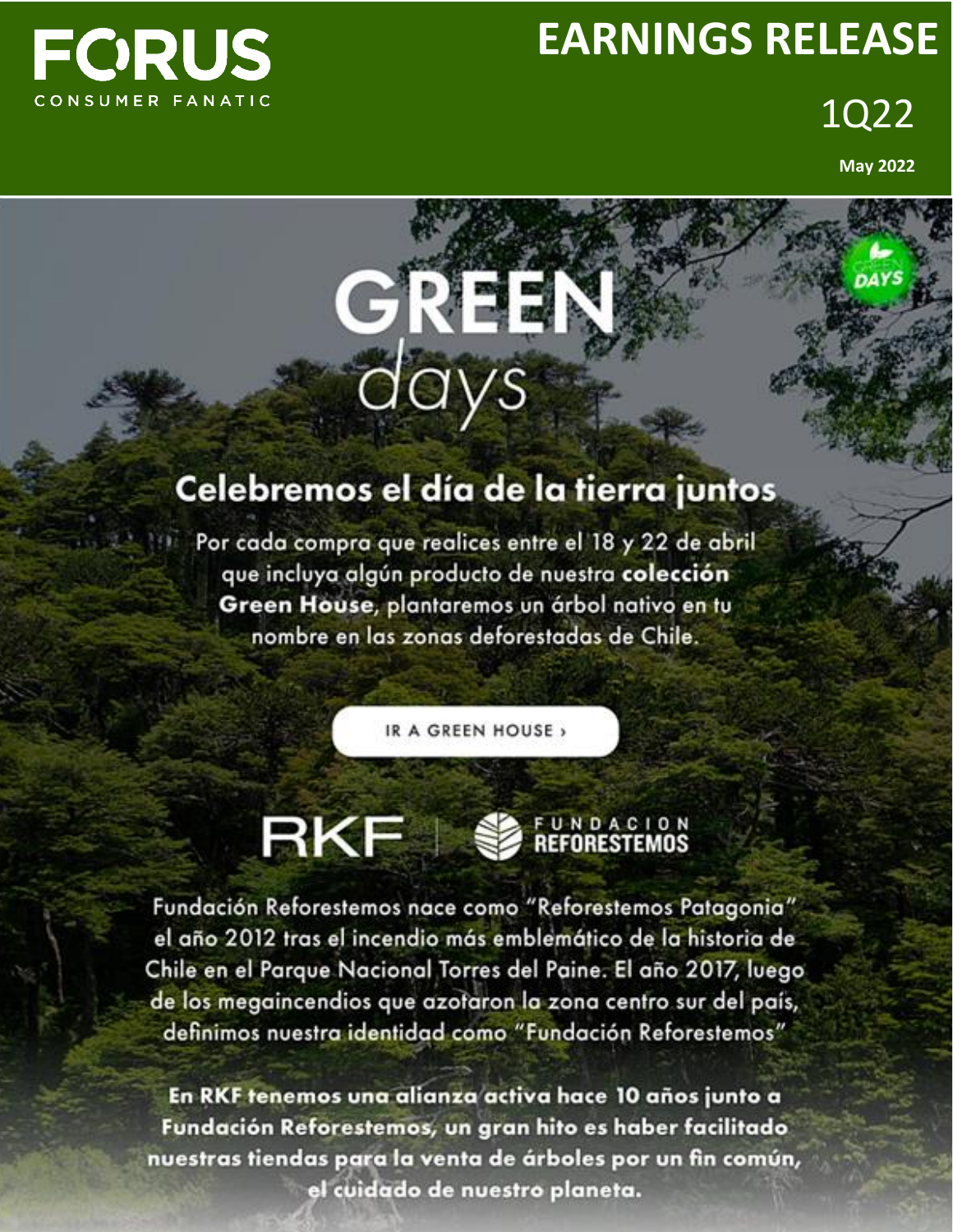

# Table of Contents

| <b>VIII. Consolidated Financial Statements - IFRS</b> |  |
|-------------------------------------------------------|--|
|                                                       |  |
|                                                       |  |
|                                                       |  |

#### **Notes:**

- All figures in dollars are calculated using the observed dollar exchange rate for April 1<sup>st</sup>, 2022: \$787.98/US\$.
- Quarters: 1Q, 2Q, 3Q y 4Q.
- Periods ending March 31st, June 30th, September 30th and December 31st: 3M, 6M, 9M, 12M.
- Currency symbols: Ch\$, CLP or \$: Chilean pesos. US\$: U.S. dollars. COP: Colombian pesos. UYU: Uruguayan pesos. PEN: Peruvian sol.
- Units: M: millions, TH: thousands.
- DTC (Direct-to-Consumer) sales: revenue from Forus' brick & mortar stores and Forus' e-commerce websites, as well as Forus' sales on third-party marketplaces.
- Digital sales: revenue from Forus' e-commerce websites + Forus' sales on third-party marketplaces.
- Wholesale: traditional wholesale channel.
- Sqm: square meters.
- Other symbols: SSS: Same store sales. SG&A: Selling, General & Administration. YoY: Year over Year.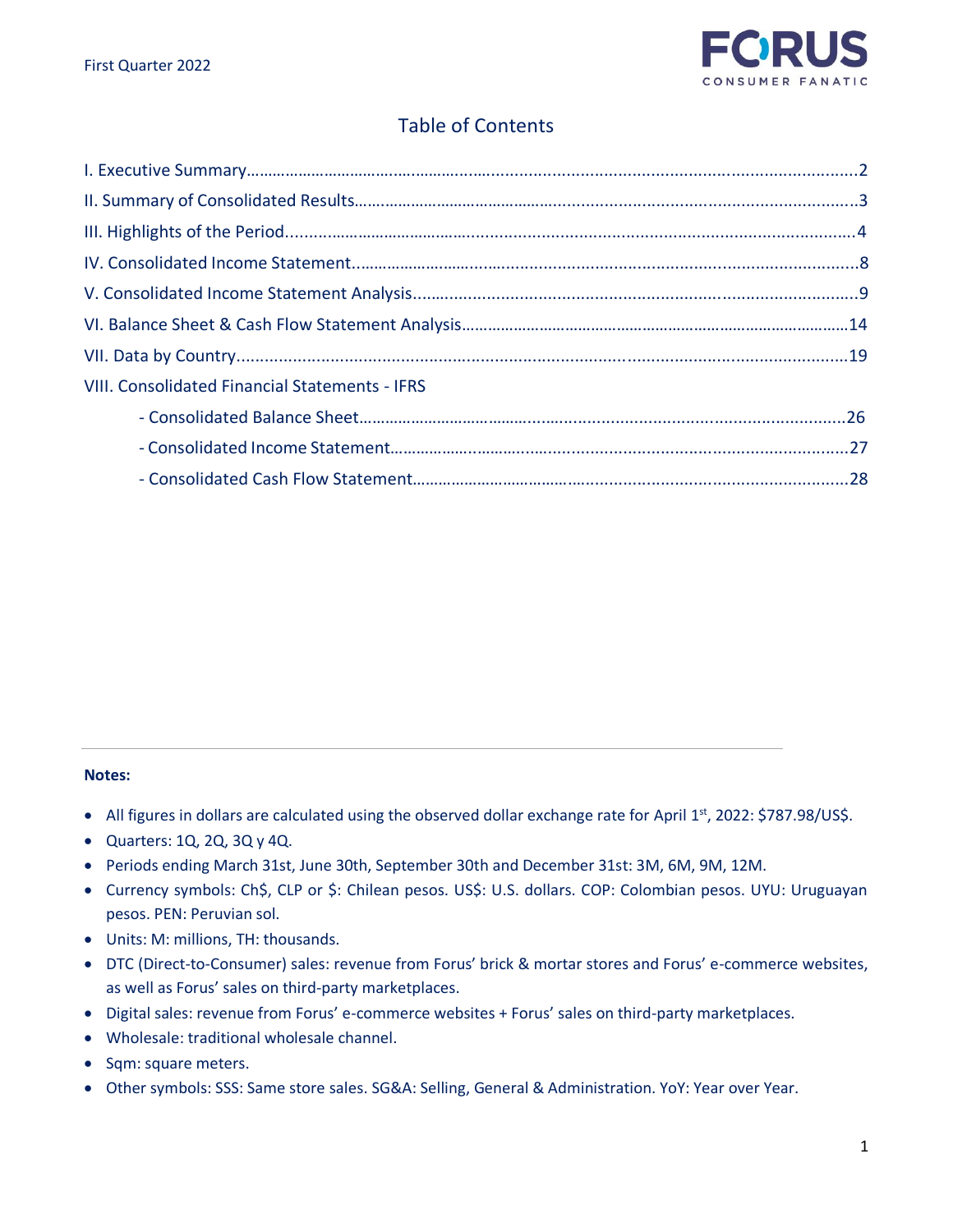

# **I. Executive Summary**

Forus reported our highest first quarter revenue ever, with Consolidated Revenues of Ch\$ 69,872 million, an increase of 41.5% YoY. In addition, this quarter we continued to strengthen our operations, **investing in sustainable and profitable growth**, not only in Chile, but also in our subsidiaries, where we see enormous potential. The consolidated results of our three subsidiaries (Peru, Colombia and Uruguay) this quarter hit new sales, EBITDA and net income records for a first quarter. In Colombia, this quarter **we acquired Wolverine Worldwide's stake** in our joint venture, Forus Colombia and LBC, and merged those two subsidiaries with our subsidiary UA Colombia, leaving one company, Forus Colombia S.A.S. Our subsidiaries also continued to expand their brand portfolios this quarter: in Uruguay, where we added MANGO in November 2021, we were awarded the exclusive representation of **Under Armour** in 1Q22. And in all subsidiaries -Peru, Colombia and Uruguay- we continue to integrate hardware, IT systems and platforms to **technologically elevate our operations**, and consolidate our phygital (physical + digital) model across our markets.

In 1Q22, Consolidated Revenues reached Ch\$ 69,872 million, an increase of 41.5%, driven by the subsidiaries, which together grew 109.7%, and by Chile, which recorded an increase of 30.8%. Each of our subsidiaries contributed to this growth: in Colombia, where we incorporated UA and consolidated LBC, revenues increased 299.7%; while in Peru and Uruguay, sales grew 77.6% and 58.5%, respectively, driven in part by the relaxation of mobility restrictions.

Our consolidated EBITDA in 1Q22 grew 65.7% to Ch\$ 12,651 million, with an EBITDA margin of 18.1%, an expansion of 265 basis points, explained by the increased scale of our business (due, in part, to new brands) and as a result of efficiency and productivity improvements. Regarding the latter, we should highlight our store optimization plan: in Chile, for example, where we have closed 86 stores since the beginning of 2020, our operating income per square meter increased 209% (1Q22 compared to 1Q19, pre-pandemic and pre-burst). Another important productivity initiative is Forus Bee, our distribution center robotization and automation project, which increases picking productivity per manhour by six times.

On a consolidated basis, sales from our **direct-to-consumer (DTC)** segment, which is our phygital (physical + digital) platform comprised of our physical stores, e-commerce websites and sales on third-party marketplaces, increased 39.5% (and represented 70% of consolidated sales), while revenue from the **wholesale** segment (30% of consolidated revenue) grew 46.2%.

The **DTC segment's** revenue growth this quarter was mainly driven by the return of our customers to our stores, thanks to the lifting of mobility restrictions, which drove 73.4% YoY sales growth at our stores. Our digital channel, where we continue to innovate in order to offer new and better experiences to our consumers, decreased 17.2% YoY and represented 16% of the Company's consolidated revenues this quarter, explained in part by lower inventory levels, which especially impacted our marketplace channel. As of the date of this report, we have 45 e-commerce sites, three more than at the end of 2021, including two in Chile and one in Uruguay.

The **wholesale** segment, in turn, benefited this quarter from the incorporation of the Under Armour brand in Chile (as of March 2021), in Colombia (July 2021) and in Uruguay (March 2022), and also from the robust growth of VANS and Norseg (our safety footwear and accessories brand), two other brands with strong participation in the wholesale segment.

We continue to have a solid balance sheet, with Ch\$ 64,843 million in negative net debt and Ch\$ 95,768 million in cash and equivalents in 1Q22. In January 2022, ICR Chile ratified Forus' credit rating as A+ and modified its trend from Stable to Positive, rating our financial strength as "Exceptional", due to the "low level of debt and high operating cash generation".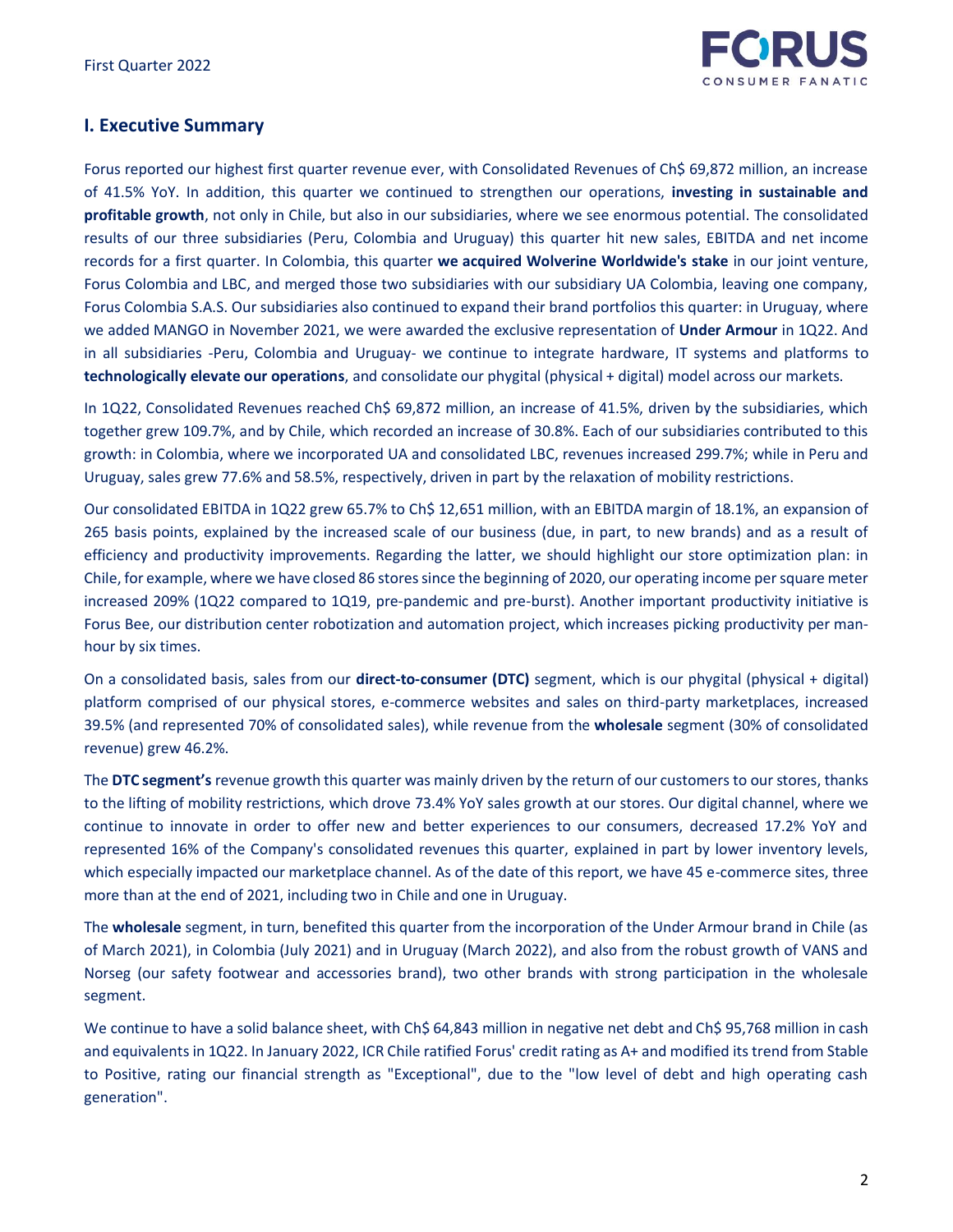

# **II. Summary of Consolidated Results**

## **First Quarter 2022**

- Consolidated Revenue increased 41.5% YoY to Ch\$ 69,872 million in 1Q22.
- Gross profit increased 42.9% YoY to Ch\$ 37,557 million in 1Q22. Gross margin expanded by 54 basis points, to 53.8%.
- Operating income increased 118.9% YoY to Ch\$ 7,687 million in 1Q22, with an operating margin of 11.0%, a margin expansion of 389 basis points.
- Ebitda grew 65.7% YoY to Ch\$ 12,651 million in 1Q22. The Ebitda margin expanded 265 basis points YoY to 18.1% this quarter.
- Non-operating income registered a loss of Ch\$ 2,943 million in 1Q22, compared to a gain of Ch\$ 1,062 million in 1Q21.
- Net income increased 4.1% YoY to Ch\$ 3,463 million in 1Q22. The net margin deteriorated by 178 basis points YoY to reach 5.0% this quarter.
- Consolidated Digital Revenue declined 17.2% YoY and represented 22% of total DTC sales and 16% of Forus' Consolidated Revenue this quarter.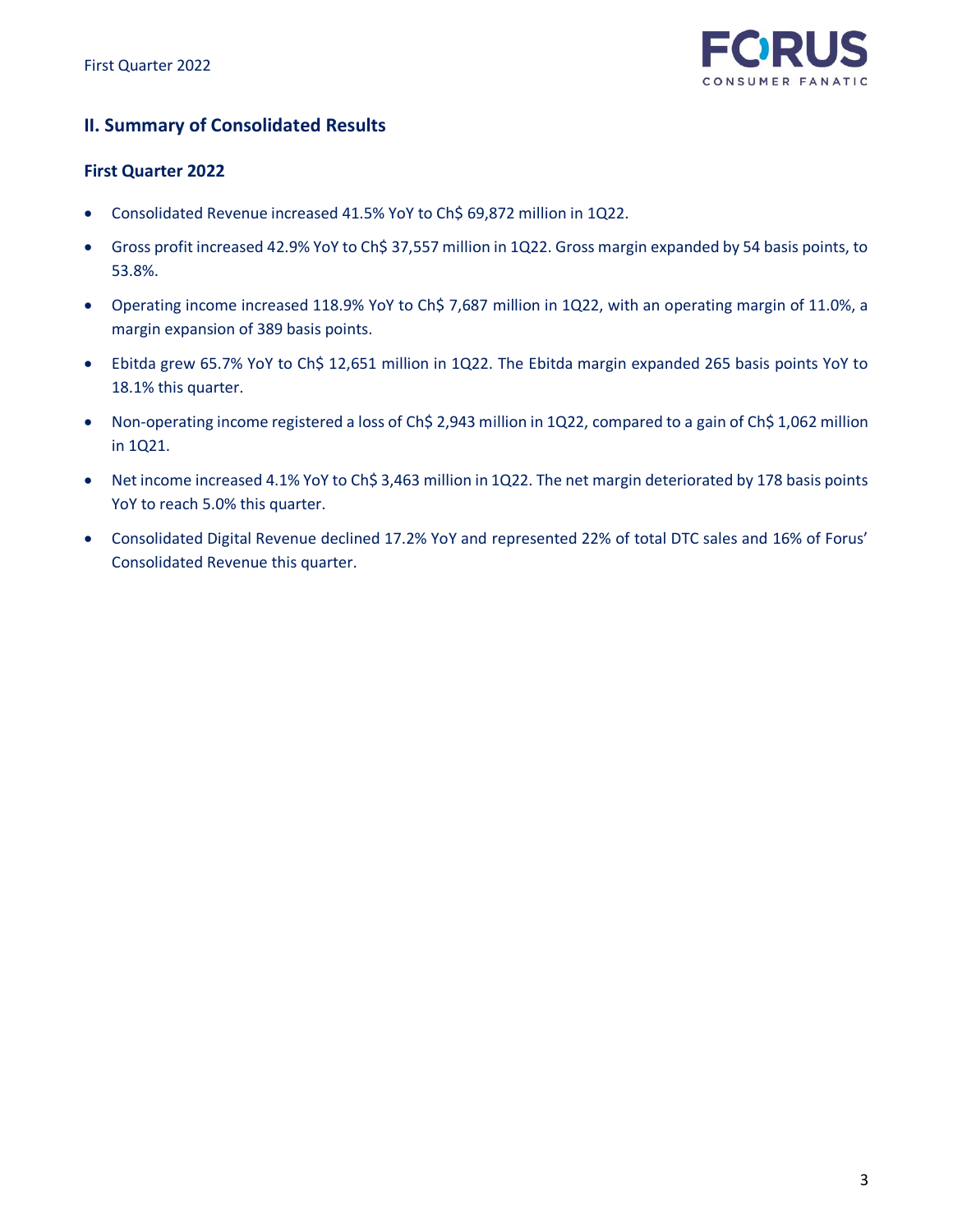

# **III. Highlights of the Period**

# **Forus acquired WWW's stakes in LBC and Forus Colombia and merges subsidiaries in Colombia**

In January of this year, Forus acquired 51% of Lifestyle Brands of Colombia S.A.S. (LBC) and 49% of Forus Colombia S.A.S. (FC), with which we obtained 100% ownership of these two subsidiaries which, until that date, were a joint venture that we operated with Wolverine Worldwide (WWW) in Colombia since 2012. In July 2021, Forus S.A. became the exclusive distributor of Under Armour in Colombia, for which we created UA Colombia. After acquiring WWW's stake in our joint venture, Forus merged our three subsidiaries (Forus Colombia S.A.S., Lifestyle Brands of Colombia S.A.S. and UA Colombia S.A.S.) into Forus Colombia S.A.S. The new structure streamlines and makes our operations more efficient, so that we can continue growing in the country.

## **Under Armour in Uruguay**

In March 2022, Forus began operating as the exclusive distributor in Uruguay of Under Armour, leading sports brand that empowers athletes around the world with its innovative products. With this agreement, Forus is the exclusive representative of Under Armour in three countries in the region: Chile, Colombia and Uruguay. In March we launched our e-commerce site [www.underarmour.uy](http://www.underarmour.uy/) and, in May, we opened our first Under Armour store in the Montevideo Shopping mall. Our plan is to open five Under Armour stores in Uruguay and to distribute the brand through all our sales channels: wholesale, stores (leased), e-commerce (own) and third-party marketplaces.

#### **ICR Chile assigns Forus a Positive trend**

In January 2022, ICR Chile ratified Forus' credit rating at A+ and modified its trend from Stable to Positive. ICR informed that this decision was made based on Forus' financial strength, which they previously categorized as "Superior" and now upgraded to "Exceptional". And added: "Even though we are considering that the high level of demand that was generated from the injections of resources to Chilean families in the context of the pandemic would contract in 2022, we estimate that in the case of Forus, this would not imply a greater credit risk given the company's very low level of stock obligations that has implied a continuous trajectory of negative net financial debt". The report recognizes the high level of cash generation, the closure of underperforming stores, advances in omnichannel and the integration of Under Armour.

# **New websites**

In March, in Chile, we launched the Element e-commerce website, [www.elementbrand.cl,](http://www.elementbrand.cl/) and in Uruguay we launche[d www.underarmour.uy,](http://www.underarmour.uy/) with which we ended 1Q22 with 44 e-commerce websites. After the end of the period, we added another website in Chile: [www.rvca.cl.](http://www.rvca.cl/) Therefore, as of the date of this report, we had 45 e-commerce sites (see details in *Data by Country*).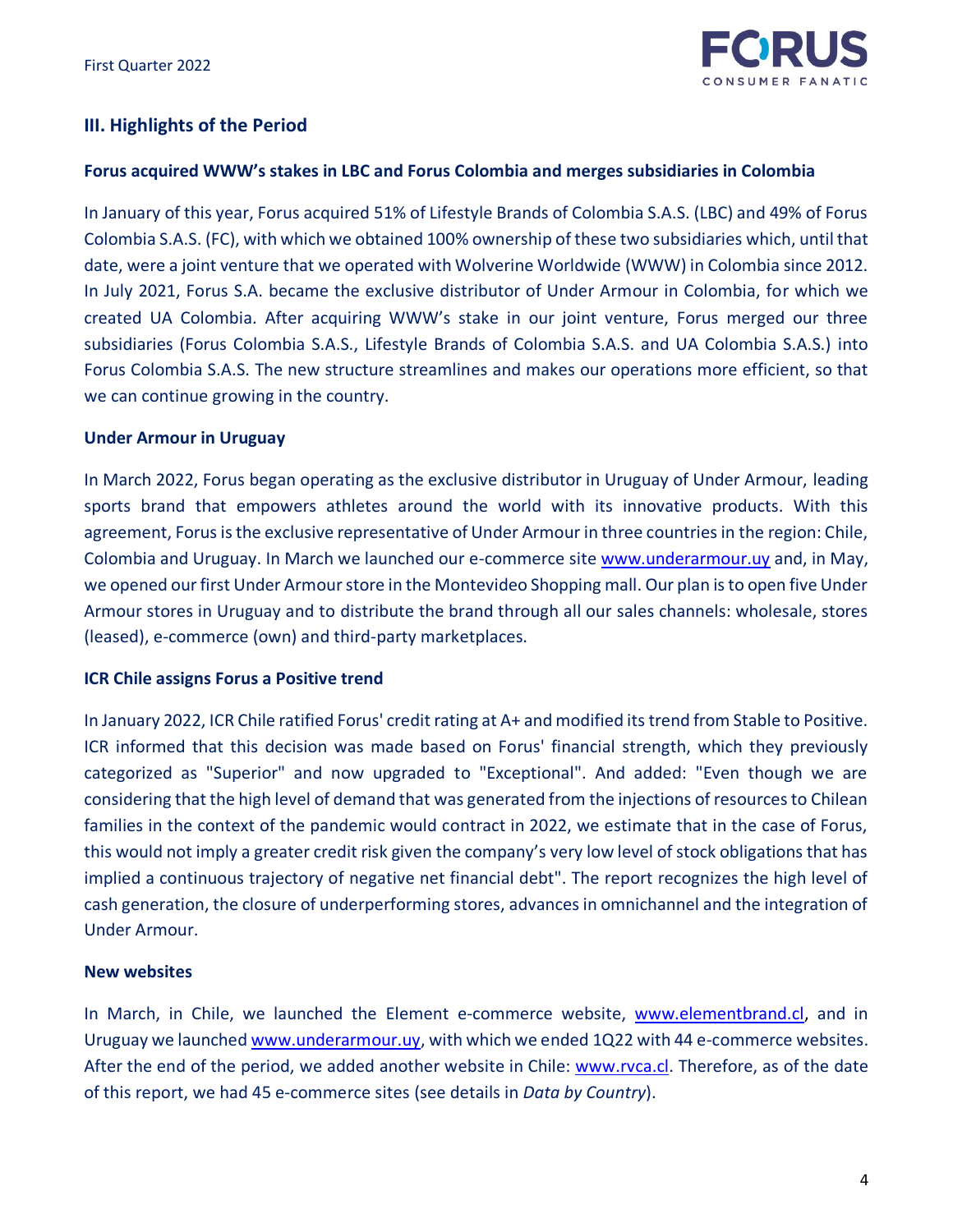# **Store footprint optimization plan: openings/closures**

As of the beginning of 2020, we began implementing a plan to improve the profitability of our store channel, by closing underperforming stores and very selectively opening additional stores (primarily associated with new brands). With this strategy, we have closed, on a consolidated level, a total of 143 stores since December 2019 (110 net closures), which is equivalent to a 21% reduction in total Forus stores (see table). With this store optimization strategy, we have become a more efficient, leaner company (with fewer fixed expenses indexed to inflation), more agile (to adapt to an ever-changing industry) and more flexible (in the way we manage our stores).

| <b>Forus Stores</b>           | 2019  | 2020           | 2021  | <b>1Q22</b> | Var.   |
|-------------------------------|-------|----------------|-------|-------------|--------|
| <b>Beginning of period</b>    | 517   | 529            | 507   | 440         |        |
| Chile                         | 341   | 345            | 336   | 300         |        |
| <b>Subsidiaries</b>           | 176   | 184            | 171   | 140         |        |
| <b>Openings</b>               | 35    | 8              | 24    |             | 33     |
| Chile                         | 22    | 6              | 18    | 1           | 25     |
| <b>Subsidiaries</b>           | 13    | $\overline{2}$ | 6     | $\Omega$    | 8      |
| <b>Closures</b>               | $-23$ | $-30$          | $-91$ | $-22$       | $-143$ |
| Chile                         | $-18$ | $-15$          | $-54$ | $-17$       | -86    |
| <b>Subsidiaries</b>           | $-5$  | $-15$          | $-37$ | $-5$        | $-57$  |
| <b>Openings/Closures, Net</b> | 12    | $-22$          | $-67$ | $-21$       | $-110$ |
| Chile                         | 4     | $-9$           | $-36$ | $-16$       | $-61$  |
| <b>Subsidiaries</b>           | 8     | $-13$          | $-31$ | -5          | -49    |
| <b>End of period</b>          | 529   | 507            | 440   | 419         | $-21%$ |
| Chile                         | 345   | 336            | 300   | 284         | $-18%$ |
| <b>Subsidiaries</b>           | 184   | 171            | 140   | 135         | $-27%$ |

During the first quarter of 2022, at the consolidated level, we closed 22 stores and opened 1, a net reduction of 21 stores and -2,255 m2 in selling area. In Chile we closed 17 stores and opened 1 (Vans); in Peru we closed 1 store; and in Uruguay we closed 4 stores (see details in *Data by Country*).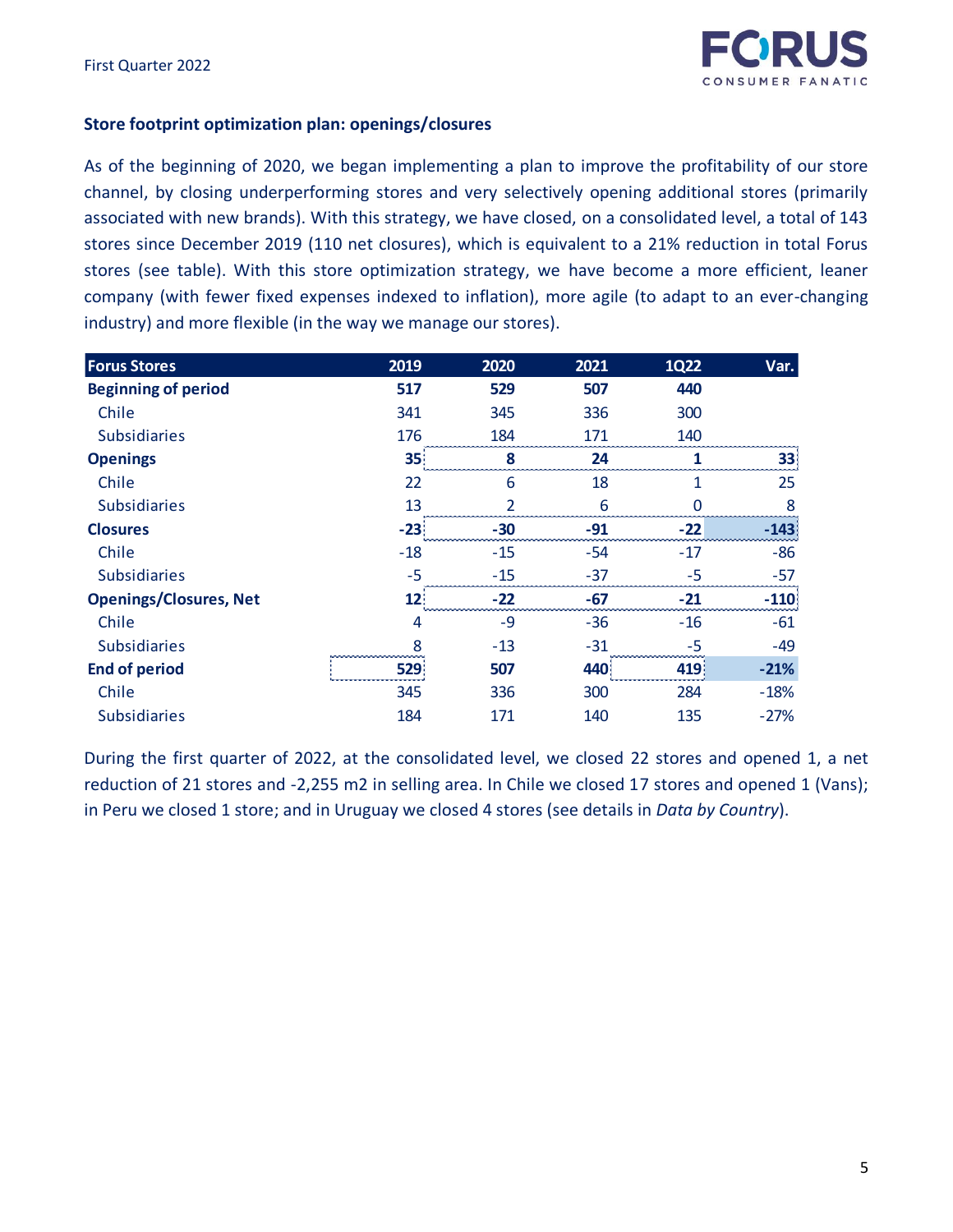

# **Highlights After the Period**

# **Annual Ordinary Shareholders' Meeting**

On April 20, 2022, Forus held its 31st Annual Ordinary Shareholders' Meeting, where the following issues were approved:

- a) The Company's Annual Report, Balance Sheet and Financial Statements, corresponding to the fiscal year ended December 31, 2021;
- b) Payment of a final dividend charged against the net profits of the year 2021, equivalent to a dividend of \$ 45.95178 per share, to be paid in cash, which, together with the interim dividend already paid, will be equivalent to a little more than 40% of the distributable net income for the year. The dividend will be made available on May 13, 2022, to those shareholders who appear registered in the Company's records at midnight of the fifth business day prior to that set for payment.
- c) Regarding the dividend policy, it was agreed that 40% of 2022 net income would be distributed as dividends, as interim or definitive dividends. Notwithstanding the foregoing, the shareholders authorized the Board of Directors to distribute eventual dividends charged to the reserve funds for an amount equivalent to up to 50% of such funds, in the period between this meeting and the next Ordinary Shareholders' Meeting. All of the above would be conditioned to the fact that the Company has sufficient cash available and that the economic situation of the country and of the Company allows it;
- d) The election of the Board of Directors was held. The seven Board Members were relected for the 2022-2025 period:
	- Alfonso Swett Saavedra (Chairman)
	- Alfonso Swett Opazo
	- Heriberto Urzúa Sánchez
	- Ricardo Swett Saavedra
	- Francisco Gutiérrez Philippi
	- Macarena Swett Opazo
	- Catalina Cabello Rodríguez (Independent Director)
- e) The remuneration of the Board of Directors and the Directors' Committee for the year 2022;
- f) The appoint of EY Servicios Profesionales de Auditoría y Asesoría SpA as external auditors for the 2022 fiscal year;
- g) The designation of International Credit Rating (ICR) Compañía Clasificadora de Riesgo Ltda. as the Company's risk classifier for the 2022 fiscal year; and
- h) To publish the notices of the Company's Shareholders' Meetings during the year 2022 in the newspaper Diario Financiero, and if this is not possible due to unforeseen circumstances or force majeure, in the newspaper La Segunda.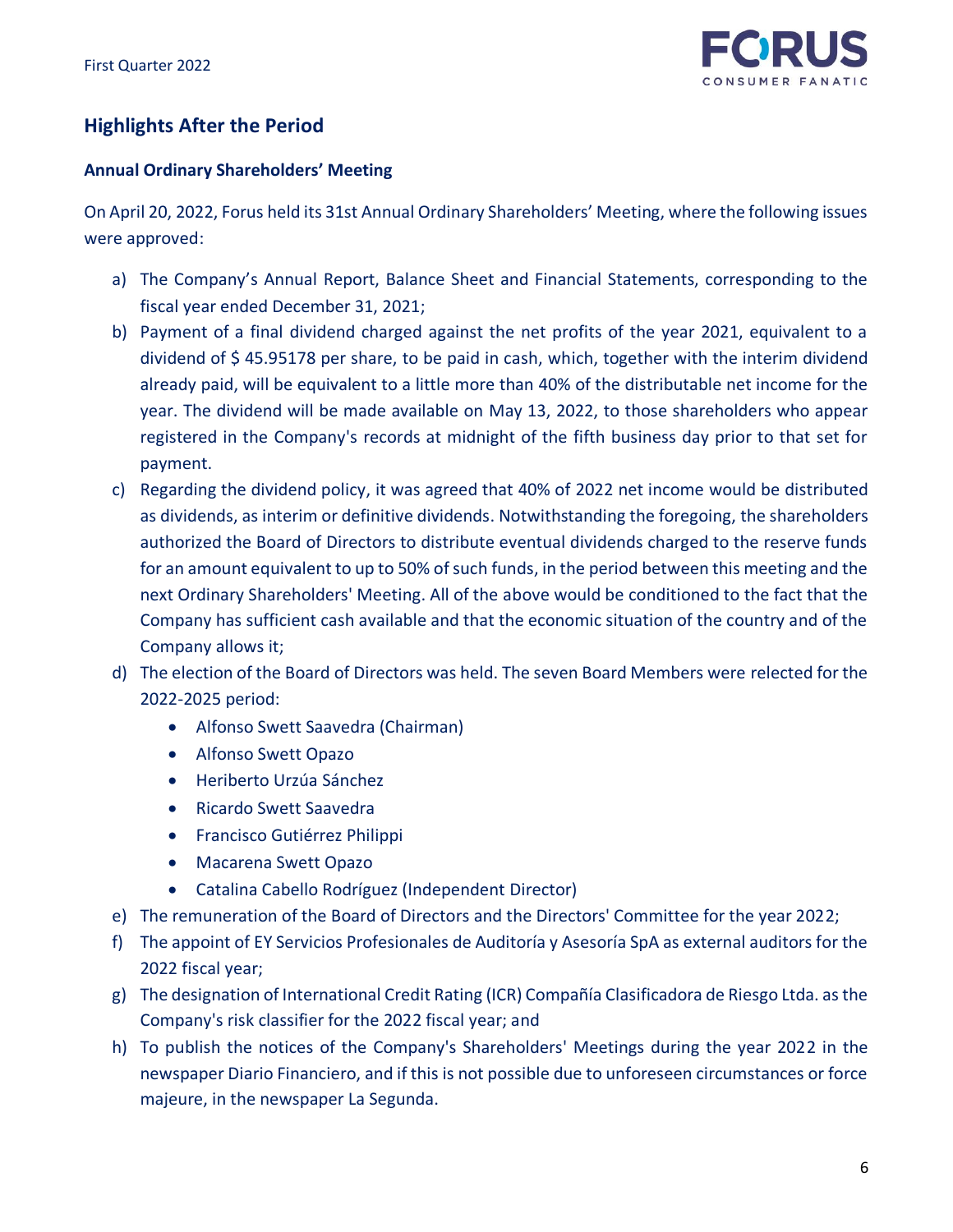

# **Dividend of \$45.95178 per share charged against 2021 earnings**

Effective May 13, 2022, Forus paid a final dividend against 2021 earnings in the total amount of \$ 11,877,110,625, equivalent to \$ 45.95178 per share, in cash, as agreed to in the Annual Ordinary Shareholders' Meeting.

## **Phase 3 of the Forus Bee 100% operational**

In May 2022, Phase 3 of Forus Bee, the automation and robotization project of our distribution center in Chile that increases our picking productivity per man-hour by six times, began operating at 100%. With Phase 3 operational, we have multiplied by six times the storage and dispatch capacity that we had with Phase 1. Forus Bee increases our logistics and distribution services productivity, allowing us to continue profitably scaling our business while continuously improving our customers' experience.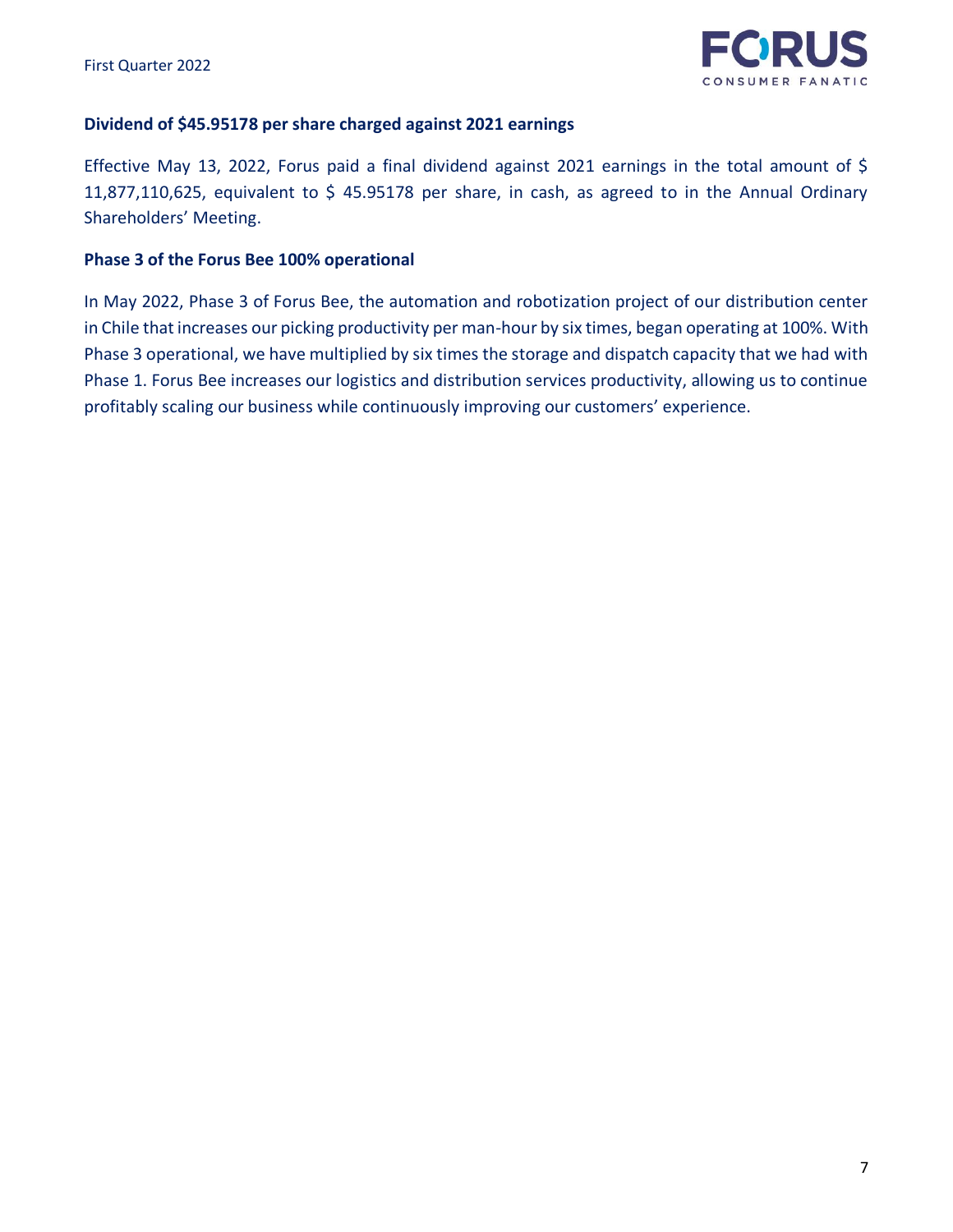

# **IV. Consolidated Income Statement**

# **First Quarter:**

|                                                               | <b>1T22</b>    |          | <b>1T21</b>    |          |           |
|---------------------------------------------------------------|----------------|----------|----------------|----------|-----------|
|                                                               | M\$            | % Ing.   | M\$            | % Ing.   | Var %     |
|                                                               |                |          |                |          |           |
| <b>Ingresos</b>                                               | 69,871,530     |          | 49,393,314     |          | 41.5%     |
| Costos de ventas                                              | (32, 314, 467) | $-46.2%$ | (23, 110, 262) | $-46.8%$ | 39.8%     |
| <b>Ganancia Bruta</b>                                         | 37,557,063     | 53.8%    | 26,283,052     | 53.2%    | 42.9%     |
|                                                               |                |          |                |          |           |
| Costos de distribución                                        | (733, 373)     | $-1.0%$  | (796, 463)     | $-1.6%$  | $-7.9%$   |
| Gastos de administración                                      | (29, 136, 576) | $-41.7%$ | (21, 974, 852) | $-44.5%$ | 32.6%     |
| Gastos de administración y ventas                             | (29,869,949)   | $-42.7%$ | (22, 771, 315) | $-46.1%$ | 31.2%     |
| <b>Resultado Operacional</b>                                  | 7,687,114      | 11.0%    | 3,511,737      | 7.1%     | 118.9%    |
|                                                               |                |          |                |          |           |
| Otros Ingresos, por función                                   | 311,872        |          | 104,240        |          | 199.2%    |
| Otros Gastos, por función                                     | (167, 404)     |          | (71,026)       |          | 135.7%    |
| Ingresos financieros                                          | (1,698,652)    |          | 528,517        |          | $-421.4%$ |
| Costos financieros                                            | (356,080)      |          | (334, 211)     |          | 6.5%      |
| Participación en Ganancia (Pérdida) de negocios conjuntos     |                |          | 11,083         |          | $-100.0%$ |
| contabilizados por el método de la participación              |                |          |                |          |           |
| Diferencias de cambio                                         | (1,109,221)    |          | 618,203        |          | $-279.4%$ |
| Resultados por unidades de reajuste                           | 187,490        |          | (57,903)       |          | $-423.8%$ |
| Otras ganancias y pérdidas                                    | (110, 648)     |          | 263,092        |          | $-142.1%$ |
| <b>Resultado No Operacional</b>                               | (2,942,643)    | $-4.2%$  | 1,061,995      | 2.2%     | $-377.1%$ |
|                                                               |                |          |                |          |           |
| Ganancia (Pérdida) antes de Impuesto                          | 4,744,471      | 6.8%     | 4,573,732      | 9.3%     | 3.7%      |
| (Gastos) ingresos por impuesto a las ganancias                | (1,281,768)    |          | (1,246,275)    |          | 2.8%      |
| Ganancia (pérdida)                                            | 3,462,703      | 5.0%     | 3,327,457      | 6.7%     | 4.1%      |
|                                                               |                |          |                |          |           |
| Ganancia (pérdida) atribuible a los tenedores de instrumentos | 3,462,681      |          | 3,377,475      |          | 2.5%      |
| de participación en el patrimonio neto de la controladora     |                |          |                |          |           |
| Ganancia (Pérdida) Atribuible a Participación Minoritaria     | 22             |          | (50,018)       |          | $-100.0%$ |
| Ganancia (pérdida)                                            | 3,462,703      | 5.0%     | 3,327,457      | 6.7%     | 4.1%      |
|                                                               |                |          |                |          |           |
| <b>EBITDA</b>                                                 | 12,651,056     | 18.1%    | 7,635,622      | 15.5%    | 65.7%     |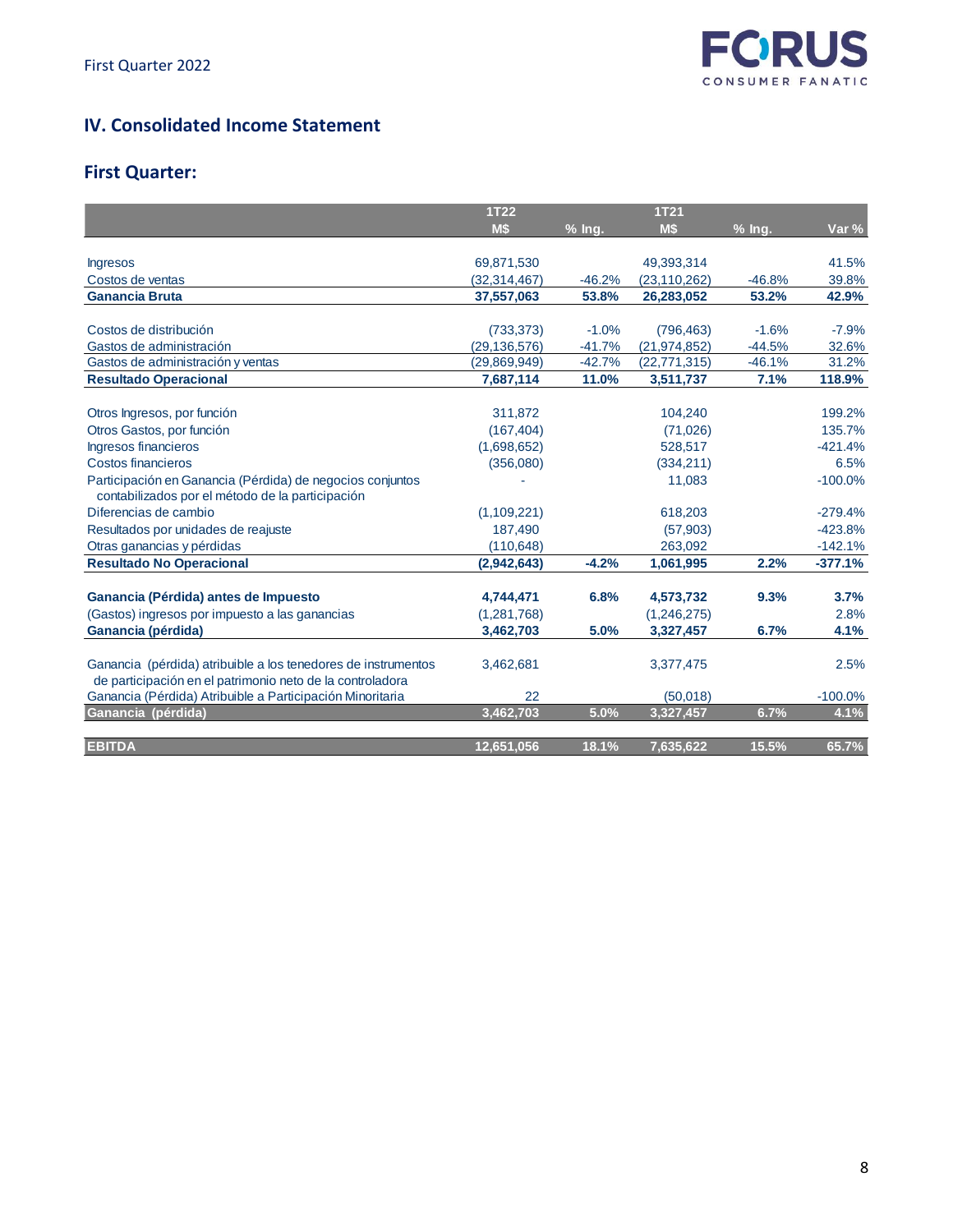

# **V. Consolidated Income Statement Analysis**

# **Operating Results**

• **Forus posted its highest first quarter sales in our history, with Consolidated Revenues of Ch\$ 69,872 million in 1Q22, an increase of 41.5% YoY.**

The subsidiaries, taken together, recorded 109.7% revenue growth, with growth from each country: Colombia, once again, stood out with 299.7% YoY growth, driven by Under Armour (which we incorporated in Colombia in July 2021) and by the consolidation of LBC (Forus acquired Wolverine Worldwide's participation in LBC and Forus Colombia); Peru and Uruguay, in turn, recorded a strong recovery this quarter, after the 1Q21 lockdowns, recording increases of 77.6% and 58.5%, respectively. Chile also contributed to consolidated growth, with revenues increasing 30.8% and representing 80.0% of consolidated sales.

Chile reported another historic quarter in sales, driven by strong demand for our brands and consumer preference for our sales channels. In 1Q22 we recorded revenues of Ch\$ 55,920 million, the highest 1Q in Chile ever. The direct-to-consumer segment, represented by our phygital (physical + digital) platform, composed of our stores, e-commerce and sales from third-party marketplaces, recorded sales growth of 31.8%, while our wholesale segment grew 28.7%.

Our stores in Chile recorded a 62.6% increase in sales this quarter, mainly explained by higher traffic, thanks to the normalization of mobility in Chile, and a higher average ticket, as well as inventory management. This growth is particularly remarkable considering that in the last 12 months we have closed 35 stores in Chile (-8.0% of sales area). As a result, sales per square meter in Chile increased 70.7% in 1Q22.

Our digital channel (own e-commerce + marketplace) in Chile decreased -18.8% YoY and represented 16% of total sales in Chile, mainly explained by the easing of mobility restrictions, which encouraged our customers to visit our stores, and also by the lower availability of inventory.

One of the biggest challenges this quarter was our lower inventory levels, particularly in January and February, due to delays and other difficulties faced by the global supply chain. However, thanks to our team's innovation and our phygital strategy, we were able to optimize the management and sale of existing inventory.

The wholesale segment in Chile, which grew 28.7% YoY, was mainly driven by the Under Armour (incorporated in Chile in March 2021), VANS and Norseg (Forus' safety footwear and accessories brand).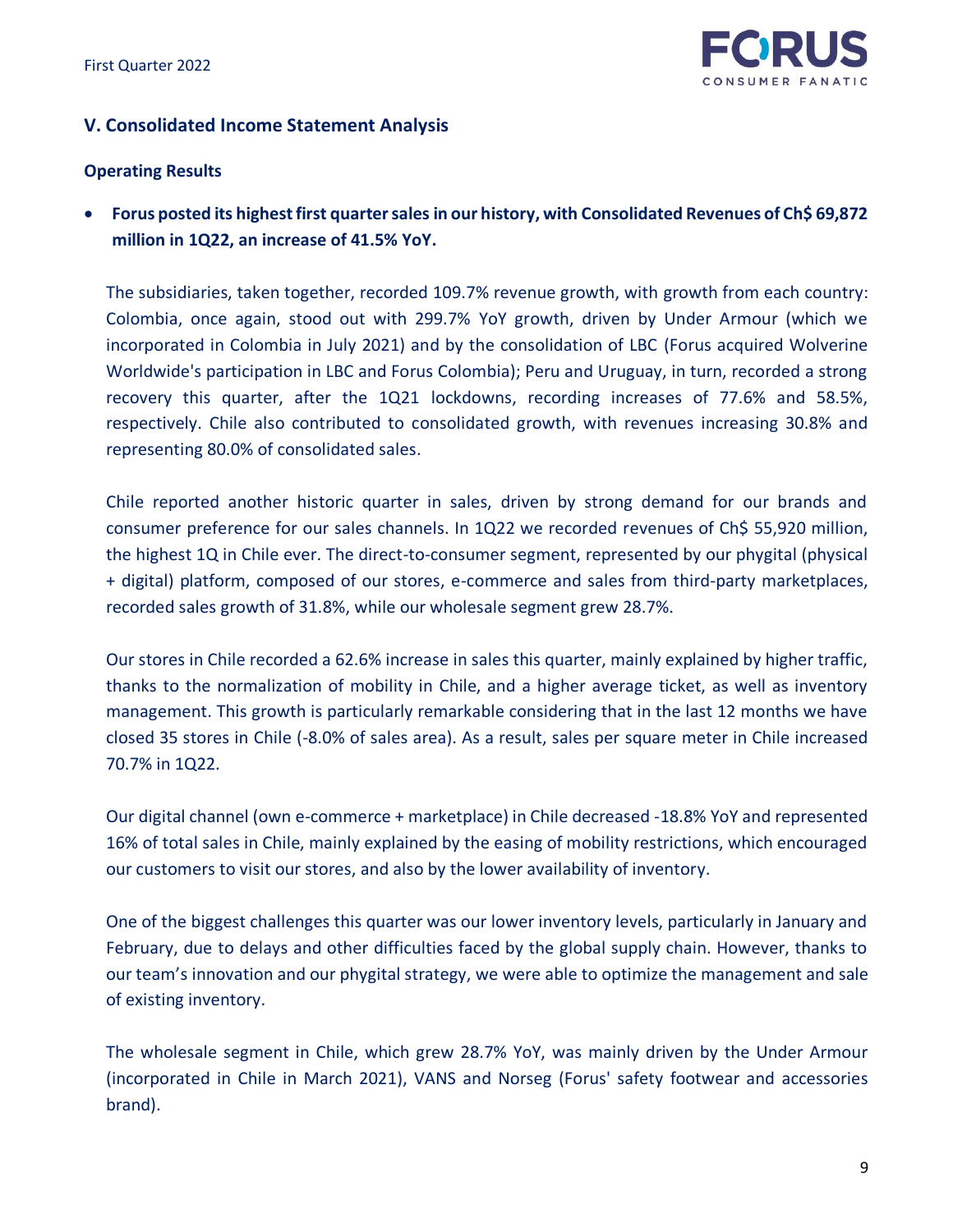

The following is a summary of the revenue variations by subsidiary:

- In **Peru**, sales grew 77.6% YoY this quarter (65.6% in local currency), driven by the direct-toconsumer segment (83% of Peru's revenues), which increased 73.1% YoY; by the wholesale segment (17% of revenues), which increased 104.0% YoY; and by the appreciation of the PEN against the CLP, which increased the subsidiary's contribution when consolidating our results. The growth of the wholesale segment is partly explained by the return to in-person classes, which boosted the school category. Within the direct-to-consumer segment, the stores also benefited from the lifting of mobility restrictions, so store sales grew 125.1% YoY in 1Q22 and accounted for 72% of total revenues this quarter. Digital sales decreased by 30.3% and represented 11% of revenues. Store sales growth is even more remarkable if we consider that, as of March 2022, we closed 8 stores, net, in Peru (8 closures + 0 openings) in the last 12 months, which is equivalent to 12.3% less sales area. As a result, in 1Q22 Peru increased sales per square meter by 168.0% YoY (150.1% in local currency).
- In **Uruguay**, revenues grew 58.5% YoY this quarter (41.9% in local currency), explained by the direct-to-consumer segment (89% of Uruguay's revenues), which recorded an increase of 65.1% YoY; by the wholesale segment (11% of Uruguay's revenues), which increased 19.2% YoY; and by the appreciation of the UYU against the CLP, which increased the subsidiary's contribution at the time of consolidating the results. Within the DTC segment, store sales grew 106.6% YoY (and represented 78% of revenues), driven by higher traffic to stores; our digital channel, meanwhile, decreased -33.3% YoY and represented 11% of total revenues. In the last 12 months, as of March 2022, Uruguay closed 4 stores, net, (8 closures + 4 openings) and sales area increased 5.8% (explained by the opening of the MANGO store in November, which is more than 5x the average size of the rest of our stores in Uruguay). As a result, in 1Q22 Uruguay increased its sales per square meter by 92.8% YoY (72.5% in local currency).
- In **Colombia** sales increased 299.7% YoY this quarter (266.5% in local currency), explained by the incorporation of the Under Armour brand (in July), by the consolidation of LBC and by the appreciation of the COP against the CLP, which increased the subsidiary's contribution when consolidating results. The wholesale segment recorded the largest increase, representing 48% of revenues in Colombia, after representing less than 2% of revenues in 1Q21, explained by the Under Armour brand. The direct-to-consumer segment, in turn, grew 112.5% YoY, driven by stores, whose revenues increased 174.5%, and by the digital channel, which increased its sales by 50.7% YoY (and represented 19% of sales). In the last 12 months, as of March 2022, Colombia closed 14 stores, net (14 closures + 0 openings), equivalent to 34.5% less selling area. Therefore, in 2021, Colombia increased sales per square meter by 74.2% YoY (76.8% in local currency).
- **In 1Q22, our Gross Profit increased 42.9% to Ch\$ 37,557 million and our gross margin increased 54 basis points, reaching a margin of 53.8%.**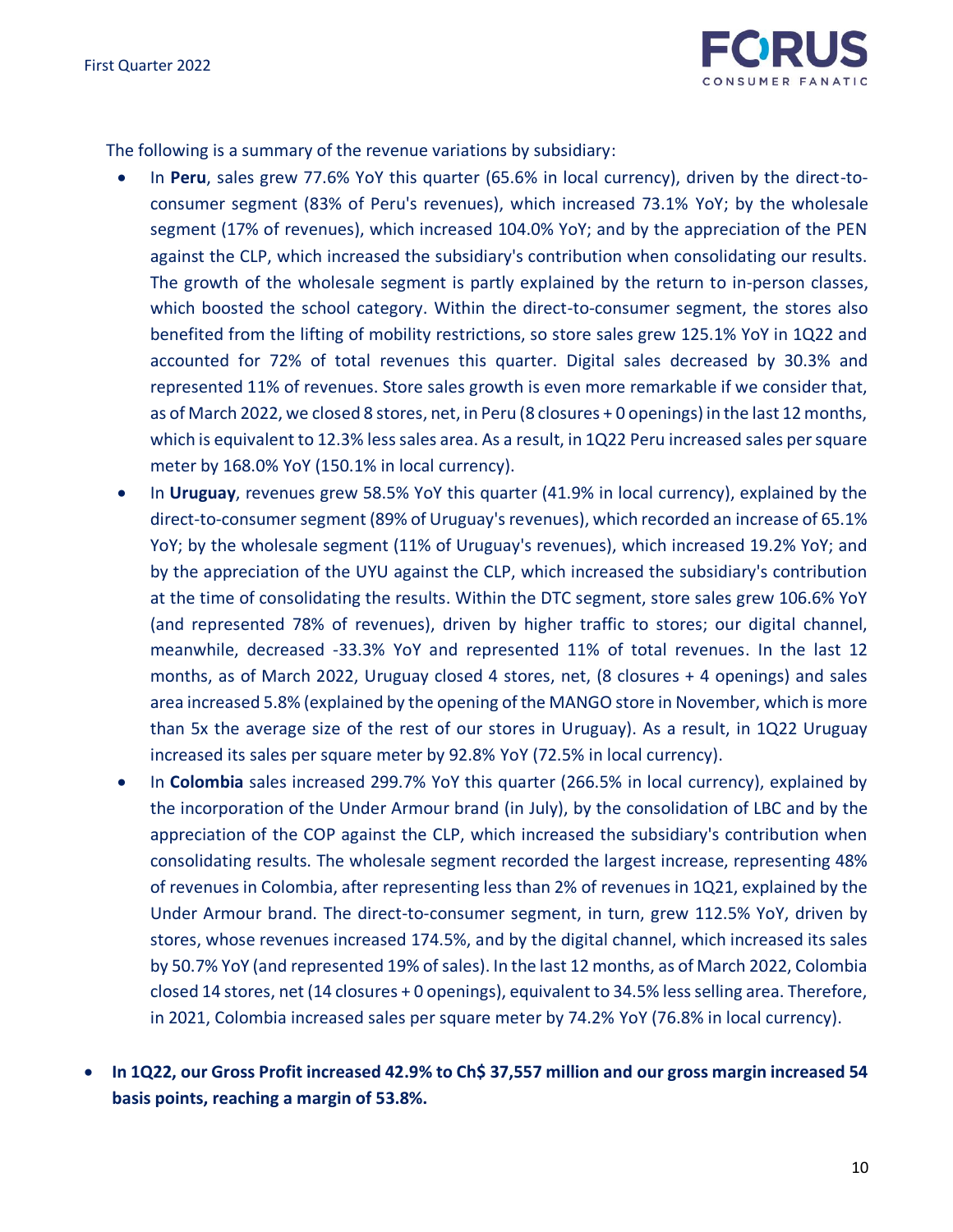

In Chile, gross profit increased 32.0% YoY with a margin expansion of 48 basis points, to reach a gross margin of 54.1% this quarter. The gross margin expansion is noteworthy, considering the impact that the 10.8% higher USD/CLP had on our fall/winter 2022 collection, as well as the higher sourcing and shipping costs. The higher gross margin was the result of better price management due to tighter inventory levels. In the DTC segment, gross profit increased 38.2% and recorded a gross margin of 60.4%, an expansion of 279 basis points. This was mainly due to lower promotional activity, both in physical stores and in digital channels. In the wholesale segment, gross profit increased 14.9% with a gross margin of 40.3%, a deterioration of 482 basis points, explained primarily by the impact of the 10.8% higher dollar in the fall/winter collection, and higher sourcing and shipping costs.

The following is a summary of gross profit by subsidiary:

- **Perú:** Gross profit grew 93.4% YoY and gross margin increased 483 basis points, reaching 58.9% in 1Q22, the highest gross margin ever in a first quarter, thanks to the performance of both segments and improved price management. The DTC segment posted a gross margin expansion of 545 basis points and the wholesale segment, an increase of 313 basis points.
- **Uruguay:** Gross profit increased 69.6% YoY and gross margin expanded 350 basis points, reaching 53.4% in 1Q22, driven by improved price management. The DTC and wholesale segments recorded expansions of 298 and 162 basis points, respectively.
- **Colombia:** Gross profit grew 309.0% YoY and the gross margin increased 100 basis points, reaching 44.2% in 1Q22, explained by the DTC segment, which posted a gross margin of 54.8%, an expansion of 1,183 basis points compared to 1Q21, thanks to better price management. This expansion was offset, in part, by the growth of the wholesale segment, which has a lower gross margin.

# • **In 1Q22 our Operating Income grew 118.9% to Ch\$ 7,687 million, with an operating margin of 11.0%, an expansion of 389 basis points.**

Operating Income growth this quarter was the result of the numerous efforts that the Company has taken, across the organization, to improve sales growth and increase profitability through gross margin improvement and greater productivity, efficiency and lower fixed expenses. This quarter we decreased SG&A/revenue by 335 basis points, on a consolidated level, thanks to all these efforts. The closure of underperforming stores (thereby reducing fixed expenses indexed to inflation) and the digitalization and automation of logistics and back-office operations, for example, have contributed significantly to improving the Company's efficiency and productivity.

Chile's operating income rose 67.6% YoY, reaching Ch\$ 6,697 million this quarter, with an operating margin of 12.0%, an expansion of 263 basis points, due to the improved gross margin and a 215 basis points decrease in SG&A/revenue. This operating result was mainly driven by the direct-to-consumer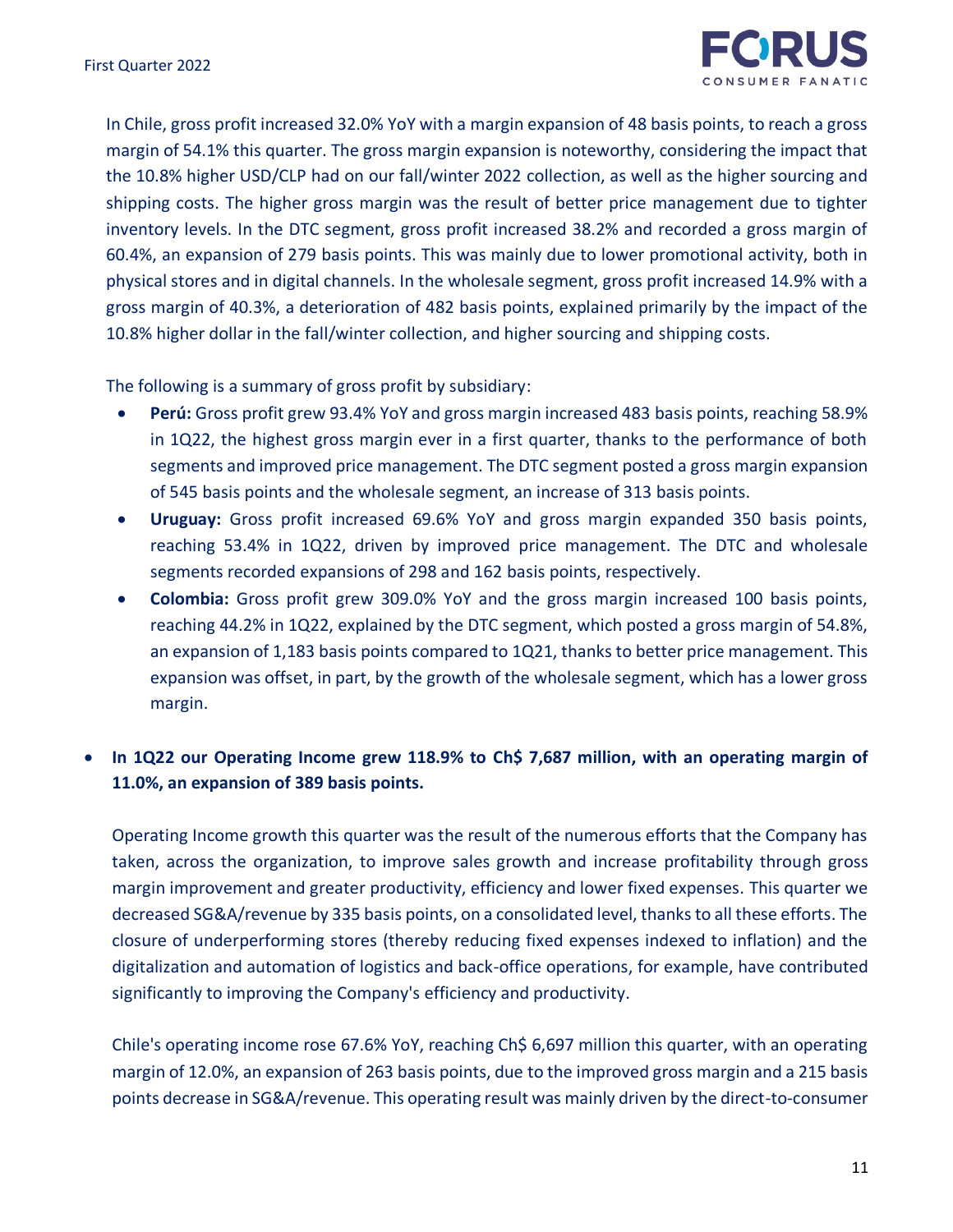

segment, which reported an operating income of Ch\$ 3,012 million in 1Q22, 1,642.1% higher than the same period last year, with an operating margin expansion of 724 basis points, mainly explained by our stores' higher profitability per square meter. Comparing 1Q22 with 1Q19 (pre-pandemic), the operating income per square meter of our stores in Chile increased 209%. This higher profitability per square meter is the result of store rationalization, where we have closed stores with depressed sales and high expenses.

Wholesale operating income, meanwhile, decreased 3.6% YoY this quarter, explained by a 482 basis point deterioration in gross margin and also by a 226 basis point increase in SG&A/revenue.

The following is a summary of operating income by subsidiary:

- **Peru:** Recorded operating income of Ch\$ 707 million this quarter, compared to an operating loss of Ch\$ -100 million in 1Q21. This quarter the operating margin of 13.6% recorded an expansion of 1,695 basis points, explained by the increase of the gross margin by 483 basis points and the strong decrease in SG&A/revenue by 1,213 basis points. In turn, both segments improved their operating margins: the DTC segment recorded an operating margin of 17.1%, with an expansion of 1,015 basis points, and the wholesale segment recorded a lower operating loss, with a variation of -86.8% compared to the same period of last year.
- **Uruguay:** Reported an operating loss of Ch\$ -167 million this quarter, 4.3% higher than the operating loss reported in 1Q21, with an operating margin of -4.2%, which represents an expansion of 216 basis points with respect to the operating margin of 1Q21, explained by the deterioration of SG&A/revenue of 134 basis points, despite the 350 basis point expansion of the gross margin.
- **Colombia:** Reported operating income of Ch\$ 451 million, compared to an operating loss of Ch\$ 224 million in 1Q21, with an operating margin expansion of 2,851 basis points. At the same time, the GAV/revenue improved by 2,750 basis points YoY, reaching an SG&A/revenue of 34.6%, the lowest in Colombia's history and the best of the four countries this quarter. The increased operating margin is the result of: the addition of Under Armour, the consolidation of LBC, revenue growth from our other brands, lower fixed expenses and the closure of underperforming stores.

#### **Non-Operating Income**

• **We posted a Non-Operating Loss of Ch\$ -2,943 in 1Q22, compared to a gain of Ch\$ 1,062 million in the same period last year.**

The non-operating loss this quarter is mainly explained by net financial income, which presented a net loss of Ch\$ -2,055 million, compared to a gain of Ch\$ 194 million in 1Q21, as a result of the lower profitability of our investment funds. The decline in the US dollar (from December 2021 to March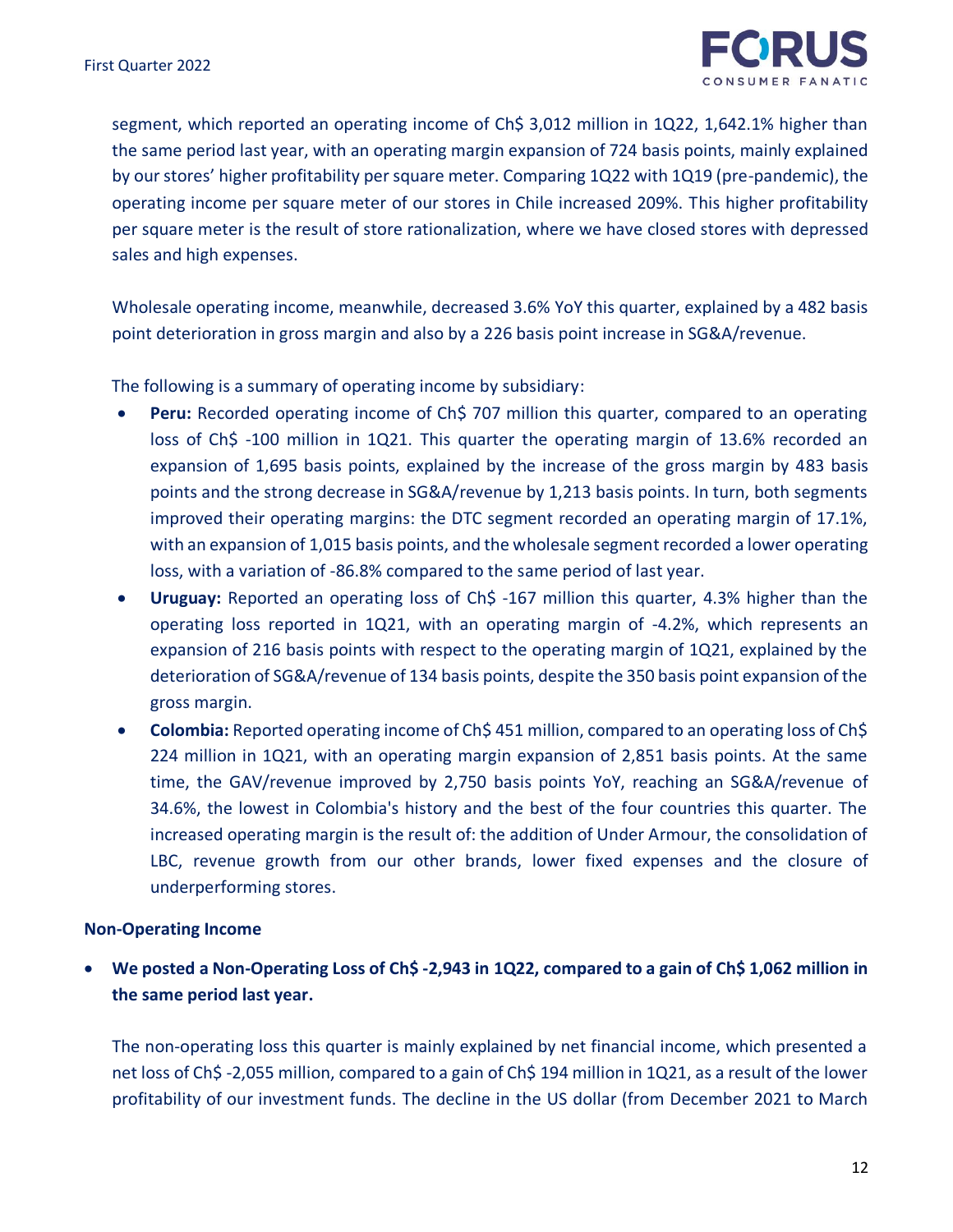

2022), generated a loss in our investments in that currency, recorded in the Exchange Differences account, which was down by Ch\$ -\$1,109 million

## **Net Income and EBITDA**

• **Forus reported a quarterly profit of Ch\$ 3,463 million, up 4.1% YoY, and a net margin of 5.0%, down 178 basis points.** 

In 1Q22, Net Income is attributable to Operating Income. Chile contributed with Ch\$ 2,900 million in Net Income (83.8% of Forus' consolidated Net Income), while the subsidiaries, taken together, contributed with 16.2%. The subsidiaries reported Ch\$ 563 million in Net Income, 195.4% higher than the loss recorded in 1Q21.

• **Forus' EBITDA recorded Ch\$ 12,651 million in 1Q22, an increase of 65.7% YoY with an EBITDA margin of 18.1%, an expansion of 265 basis points.** 

This EBITDA margin of 18.1% is the best first quarter margin in seven years, since 1Q 2005. In 1Q22, Chile contributed 82.7% of consolidated EBITDA this quarter, while the subsidiaries contributed 17.3%, with Peru contributing 10.2%; Colombia 6.2%; and Uruguay 0.9%. The subsidiaries' contribution to consolidated EBITDA this quarter represents a significant increase, considering that in 1Q21 they contributed only 6.5%.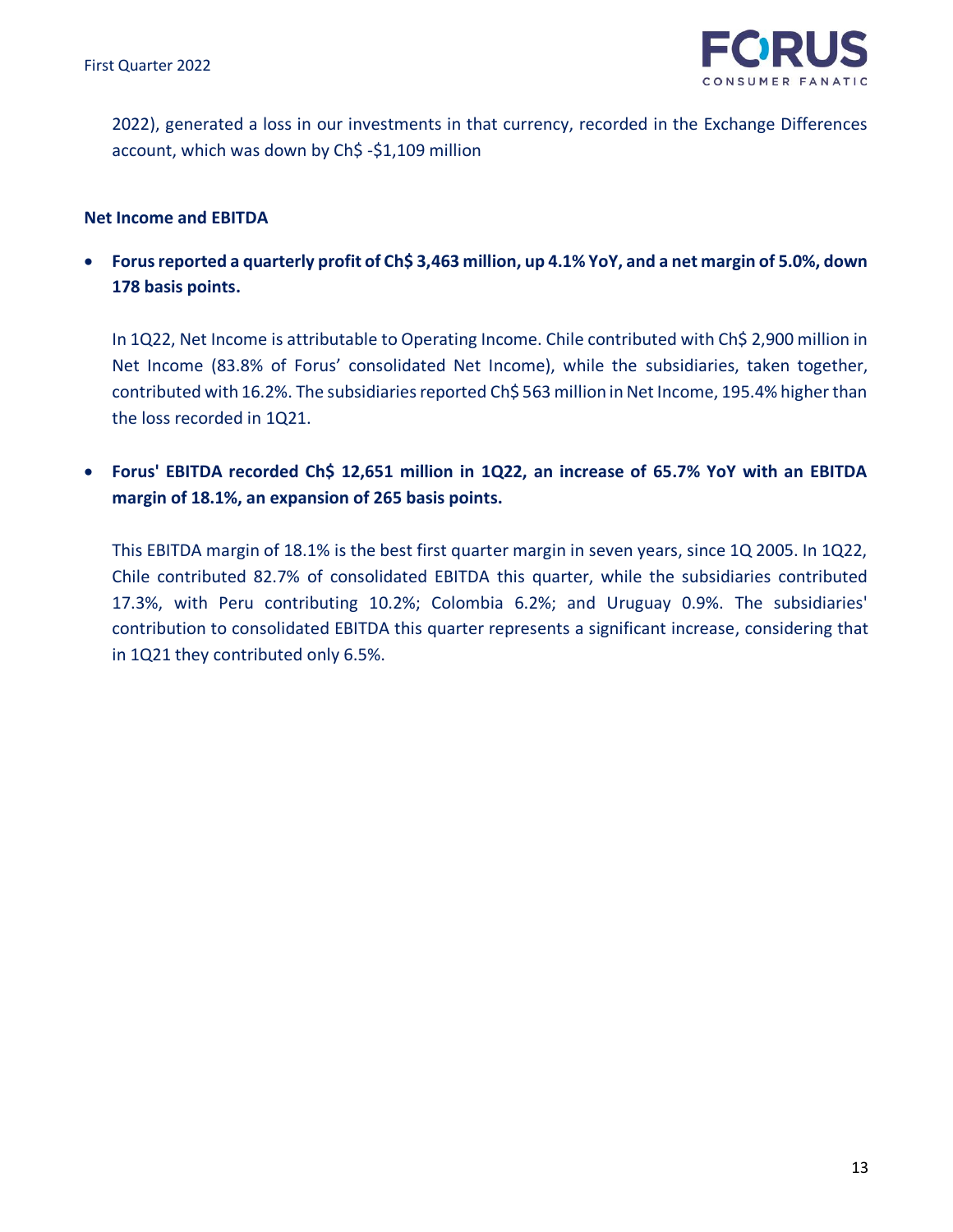

# **VI. Balance Sheet & Cash Flow Statement Analysis**

# **Consolidated Balance Sheet**

• **Assets** (in millions of Ch\$)

|                           | <b>Mar-2022</b> | Dec-2021 | Variation |               |
|---------------------------|-----------------|----------|-----------|---------------|
|                           | M Ch\$          | M Ch\$   | M Ch\$    | $\frac{9}{6}$ |
| <b>Current Assets</b>     | 177,483         | 180.673  | (3, 190)  | $-1.8%$       |
| <b>Non-Current Assets</b> | 91.569          | 92.184   | (615)     | $-0.7%$       |
| <b>Total Assets</b>       | 269.052         | 272.857  | (3,805)   | $-1.4%$       |

**Current Assets** decreased -1.8%. The accounts that presented the most relevant changes include: *Other Current Financial Assets*, which decreased by Ch\$ 13,685 million, primarily used to acquire inventory, as seen in the account Inventory, which increased by Ch\$ \$13,849 million; and *Trade and Other Accounts Receivable, Net*, which decreased by Ch\$ 2,459 million.

**Non-Current Assets** decreased -0.7% and presented relevant changes in the following accounts: *Investments in Associated Companies*, which decreased Ch\$ 2,058 million, due to the acquisition of 51% of Lifestyle Brands of Colombia S.A.S., which resulted in 100% ownership of the subsidiary; *Property, Plants and Equipment*, which increased Ch\$ 865 million, due to an increase in rights of use.

|                                                     | <b>Mar-2022</b> | Dec-2021 | <b>Variation</b> |               |  |
|-----------------------------------------------------|-----------------|----------|------------------|---------------|--|
|                                                     | M Ch\$          | M Ch\$   | M Ch\$           | $\frac{9}{6}$ |  |
| <b>Current Liabilities</b>                          | 58,187          | 64,460   | (6, 273)         | $-9.7%$       |  |
| <b>Non-Current Liabilities</b>                      | 16,776          | 15.202   | 1.574            | 10.4%         |  |
| <b>Shareholder's Equity</b>                         | 194.089         | 193,195  | 894              | 0.5%          |  |
| <b>Total Liabilities &amp; Shareholders' Equity</b> | 269.052         | 272,857  | (3,805)          | $-1.4%$       |  |

• **Liabilities** (in millions of Ch\$)

**Current Liabilities** decreased -9.7%, mainly due to variations in the following accounts: *Other Current Non-Financial Liabilities*, which decreased by Ch\$ 3,130 million, mainly due to the payment of VAT due to higher sales in December 2021; *Other Short-Term Provisions*, which decreased by Ch\$ 1,494 million, mainly due to expenses associated with store closures and asset write-offs; *Other Current Financial*  Liabilities, which increased by Ch\$ 1,449 million, mainly due to bank loans in Peru and Uruguay; and *Current Provisions for Employee Benefits*, which decreased by Ch\$ 1,408 million, due to the seasonality of the business.

**Non-Current Liabilities**, meanwhile, increased 10.4%, mainly due to the account *Other Non-Current Financial Liabilities*, which increased by Ch\$ 1,597 million, associated with the increase in lease obligations.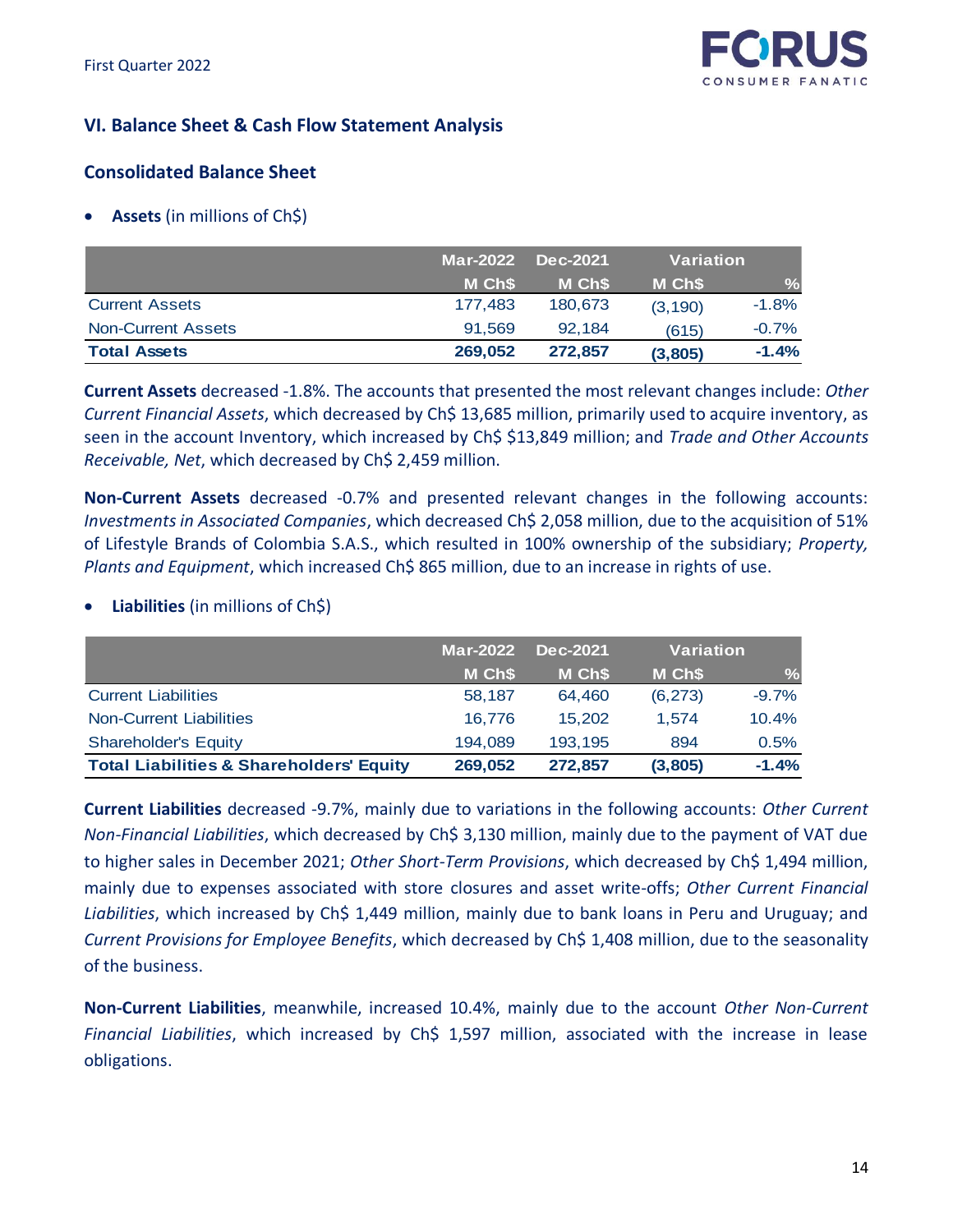# • **Shareholders' Equity**

|                                   | <b>Mar-2022</b> | Dec-2021 | <b>Variation</b> |               |
|-----------------------------------|-----------------|----------|------------------|---------------|
|                                   | M Ch\$          | M Ch\$   | M Ch\$           | $\frac{9}{6}$ |
| Paid-in capital                   | 24,243          | 24,243   |                  | 0.0%          |
| Other reserves                    | 12.586          | 14.434   | (1,848)          | $-12.8%$      |
| <b>Retained earnings</b>          | 157.259         | 153.796  | 3,463            | 2.3%          |
| Non-controlling interest          |                 | 722      | (721)            | $-99.9%$      |
| <b>Total Shareholders' Equity</b> | 194.089         | 193,195  | 894              | 0.5%          |

Shareholders' Equity on March 31<sup>st</sup> 2022 and December 31<sup>st</sup> 2021 was the following:

Shareholders' Equity increased by Ch\$ 894 million, mainly due to the decrease in reserves due to the consolidation of the subsidiaries and the elimination of the non-controlling interests associated with the acquisition Wolverine Worldwide's interest in Forus Colombia and Lifestyle Brands of Colombia, which we operated through a joint venture with Wolverine Worldwide until December 2021. The Company registered Ch\$ 3,463 million in Net Earnings in the first quarter of 2022.

The change in Other Reserves is explained by the following FX consolidation differences at the subsidiaries:

|                                           | M Ch <sub>\$</sub> |
|-------------------------------------------|--------------------|
| Perú Forus S.A.                           | (44)               |
| Uruforus S.A.                             | 224                |
| Forus Colombia S.A.S.                     | (2,028)            |
| <b>Total FX consolidation differences</b> | (1,848)            |

# **Financial Ratios**

# • **Liquidity Ratios**

|                          | <b>Units</b> | $Mar-22$ | <b>Dec-21</b> | Var. I  |
|--------------------------|--------------|----------|---------------|---------|
| <b>Current liquidity</b> |              | 3.05     | 2.80          | 0.25    |
| Acid ratio               |              | 2.21     | 2.26          | $-0.05$ |

The current liquidity ratio shows a slight positive variation compared to December 2021, while the acid ratio decreases slightly due to the increase in inventory.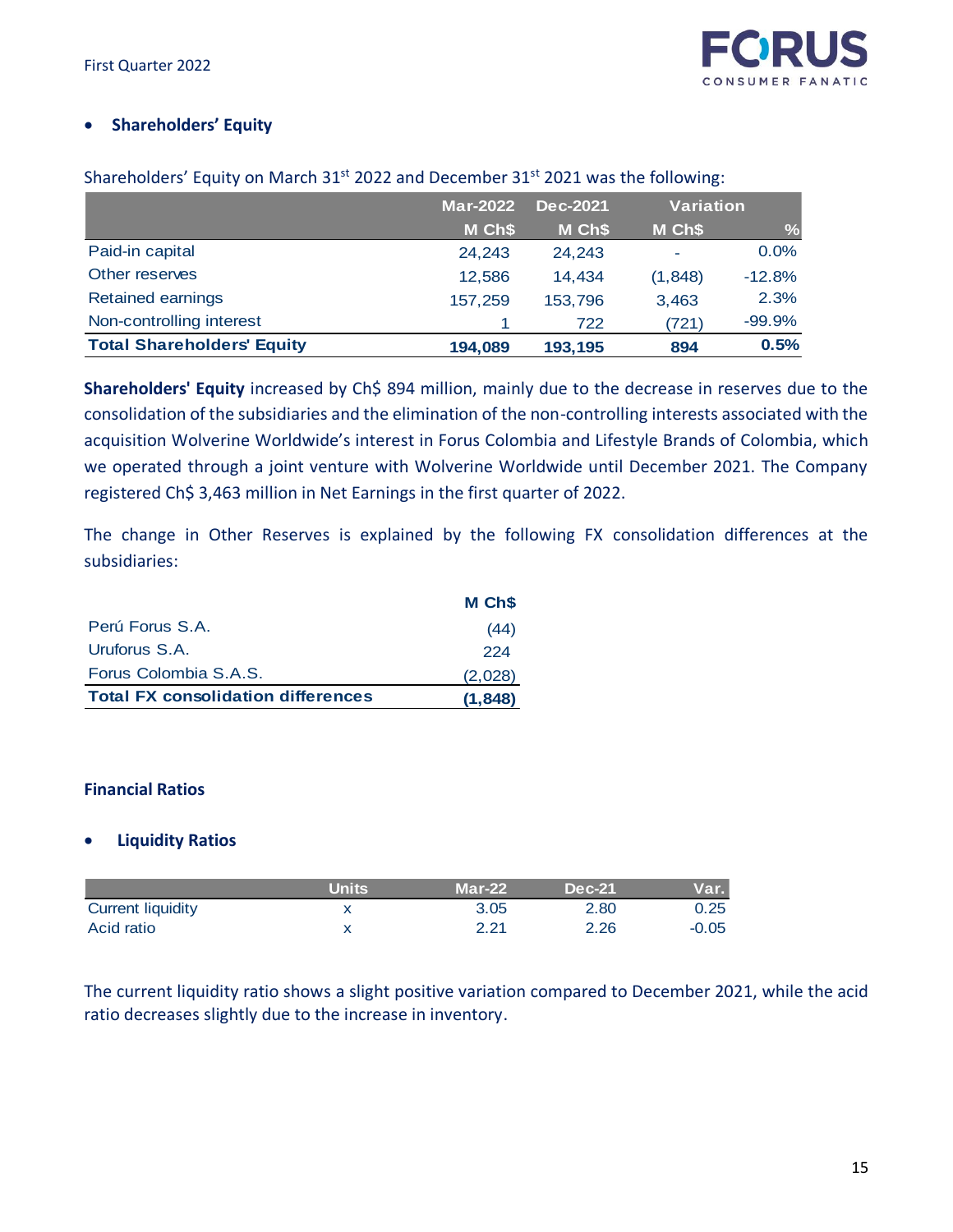

# • **Debt Ratios**

|                            | <b>Units</b> | $Mar-22$ | $Dec-21$ |
|----------------------------|--------------|----------|----------|
| Liabilities                |              |          |          |
| <b>Current Liabilities</b> | $\%$         | 77.6%    | 80.9%    |
| Non-Current Liabilities    | $\%$         | 22.4%    | $19.1\%$ |



**Units Mar-22 Dec-21 Var.** Leverage 2008 x 20.39 0.41  $\sim$  0.03 Interest Coverage X 35.53 45.04 -9.51

# • **Profitability Ratios (3M period)**

|            | <b>Units</b> | $Mar-22$ | $Mar-21$ | Var.    |
|------------|--------------|----------|----------|---------|
| <b>ROA</b> | $\%$         | 1.3%     | 1.1%     | 0.2%    |
| <b>ROS</b> | $\%$         | 5.0%     | 6.7%     | $-1.8%$ |
| <b>ROE</b> | $\%$         | 1.8%     | 1.4%     | 0.4%    |
| <b>EPS</b> | S            | 13.4     | 12.9     | 0.5     |

Regarding profitability, the Company registered earnings per share of **\$13.4** and a positive variation of \$0.5 in earnings per share with respect to the same period last year.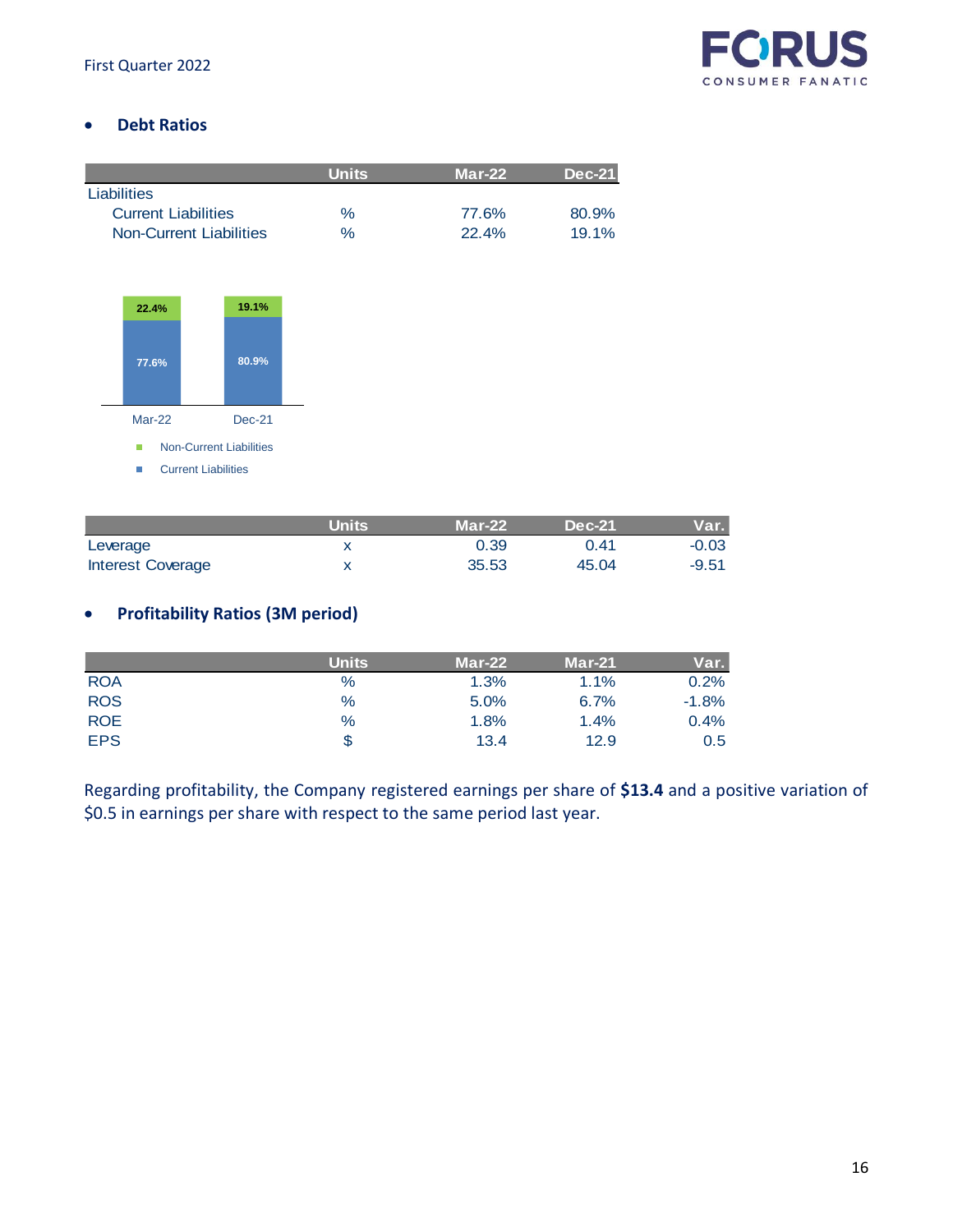

# **Consolidated Cash Flow**

|                                                 | Mar-2022 Mar-2021 Variation |                    |          |
|-------------------------------------------------|-----------------------------|--------------------|----------|
|                                                 | M Ch\$                      | M Ch <sub>\$</sub> | M Ch\$   |
| <b>Cash flows from Operating Activities</b>     | (1,902)                     | 7.320              | (9,222)  |
| Cash flows from (used in) Investment Activities | 4.980                       | (4.971)            | 9.951    |
| Cash flows from (used in) Financing Activities  | (4,990)                     | (2,836)            | (2, 154) |

**Cash flows from operating activities** generated less cash than in the same period in 2021, in the amount of Ch\$ 9,222 million, mainly due to higher payments associated with expenses and the purchase of inventory.

**Cash flows from investment activities** registered a positive variation of Ch\$ 9,951 million, mainly due to the redemption of short-term investments for the payment of inventory.

**Cash flows from financing activities** registered a negative variation of Ch\$ 2,154 million, mainly due to the payment of lease liabilities.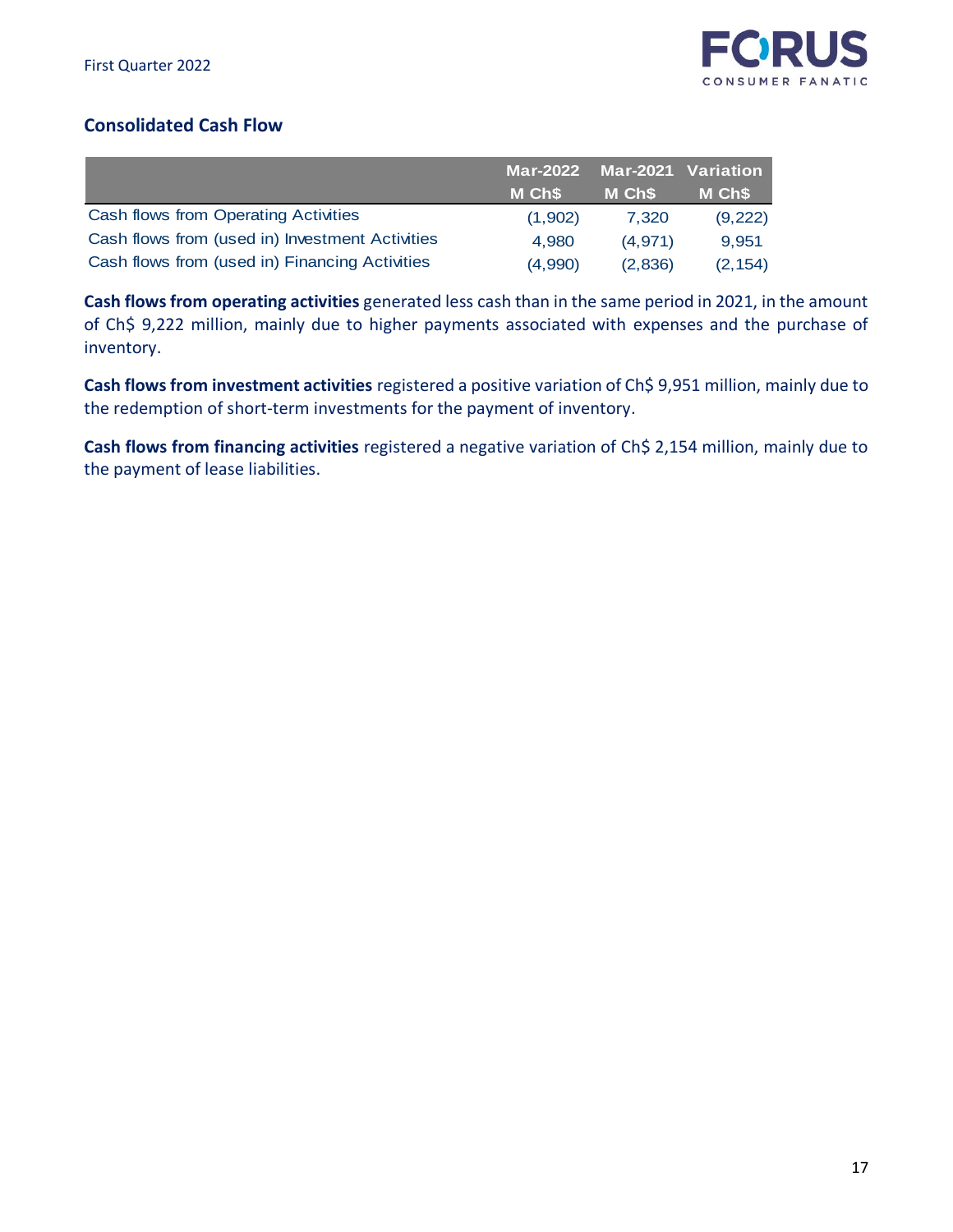

# **Market Risk Analysis**

**Risk outlook by country**: Latin America continued to register economic growth in the first quarter of 2022. In **Chile**, economic growth decelerated, with 1Q22 GDP posting 7.2% growth, compared to 12.0% in 4Q21. Inflation and its short-term outlook are having a significant impact on households, resulting in a slowdown in economic growth. In March, consumer confidence registered 42.6 points, slightly lower than December (43.6), and still in negative territory (50 is neutral). The national unemployment rate for the January-March 2022 quarter deteriorated slightly sequentially to 7.8%, compared to 7.2% in October-December 2021. The 12-month inflation rate rose to 9.4% in March, compared to 7.2% in December, the highest rate in 14 years. In **Uruguay**, consensus forecasts that GDP increased 7.0% in 1Q22, compared to 5.9% in 4Q21. Consumer confidence registered its worst decline since March 2020, registering 45.8, compared to 51.3 in December (50 is neutral). Unemployment in March was 7.7%, slightly higher than in December (7.0%). In **Peru**, GDP grew 3.8% in 1Q22, compared to 3.2% in 4Q21. The unemployment rate for the quarter ended in March was 9.4%, an increase compared to December (7.8%). Business confidence registered 42.2 points, a slight improvement compared to December (41.2 points), although still in negative territory (50 is neutral). Finally, in **Colombia** the economy expanded 8.5% in 1Q22, compared to 10.8% in 4Q21. Unemployment in March was 12.1%, roughly stable compared to December (12.3%). The Consumer Confidence Index (CCI) registered -17.8 points in March, a decline compared to December (-7).

**Foreign exchange risk**: The March 31 2022 CLP/USD (closing price) depreciated 9% YoY. The CLP/USD impacts Forus' cost of sales, mainly due to the effect on the cost of imports. In the same period, the local currency of Peru appreciated 1% against the USD, the Uruguayan currency appreciated 7% and the Colombian currency was stable. The appreciation of our subsidiaries' local currencies against the CLP increases the subsidiaries' contribution when consolidating their results in CLP.

**Financial risk**: The Company continues to maintain a conservative cash position, with sufficient funds for its 2022 investment plans, while maintaining minimal levels of financial debt.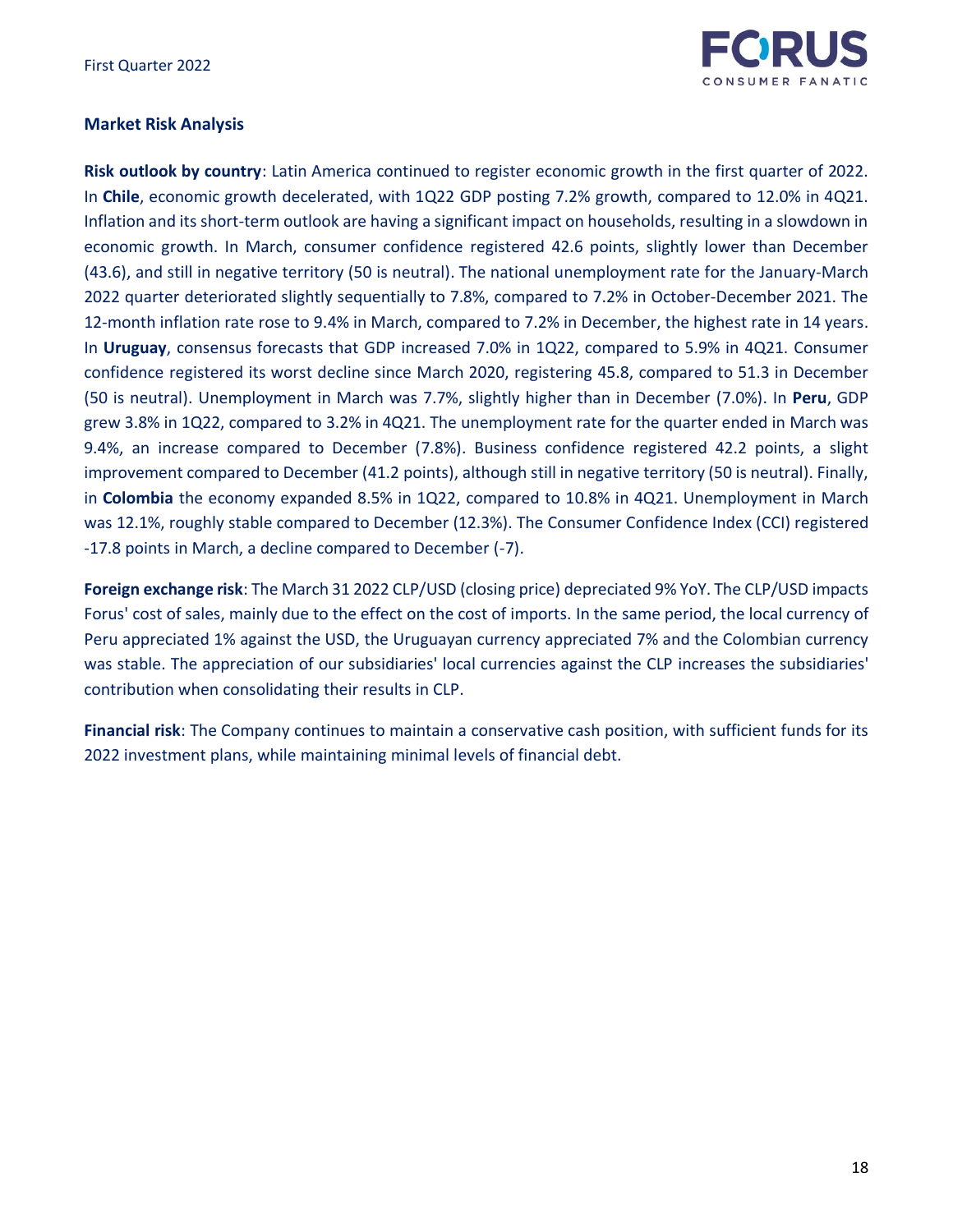

# **VII. Data by Country**

# **Revenue (Ch\$ million)**

|                           |        |             |        | Local           |
|---------------------------|--------|-------------|--------|-----------------|
|                           | $1Q22$ | <b>1Q21</b> | Var %  | <b>Currency</b> |
| <b>Chile</b>              | 55,920 | 42.741      | 30.8%  | 30.8%           |
| Colombia                  | 4,720  | 1,181       | 299.7% | 266.5%          |
| Peru                      | 5,213  | 2,936       | 77.6%  | 65.6%           |
| Uruguay                   | 4,018  | 2,535       | 58.5%  | 41.9%           |
| <b>Total Subsidiaries</b> | 13,951 | 6,652       | 109.7% |                 |

# **Revenue (% total)**

|                           | 1Q <sub>22</sub> | <b>1Q21</b> |
|---------------------------|------------------|-------------|
| <b>Chile</b>              | 80.0%            | 86.5%       |
| Colombia                  | 6.8%             | 2.4%        |
| Perú                      | 7.5%             | 5.9%        |
| Uruguay                   | 5.8%             | 5.1%        |
| <b>Total Subsidiaries</b> | 20.0%            | 13.5%       |

# **Digital (% of Revenue, by Country and Total)**

|                | 2022 |    |    |    |  |  |
|----------------|------|----|----|----|--|--|
|                | 1Q   | 2Q | 3Q | 4Q |  |  |
| <b>Chile</b>   | 16%  |    |    |    |  |  |
| Colombia       | 19%  |    |    |    |  |  |
| Peru           | 11%  |    |    |    |  |  |
| <b>Uruguay</b> | 11%  |    |    |    |  |  |
| <b>Forus</b>   | 16%  |    |    |    |  |  |

# **Number of stores and selling area in square meters**

|              | <b>Mar. 2022</b> |            | <b>Mar. 2021</b> |            | YoY      |          |  |
|--------------|------------------|------------|------------------|------------|----------|----------|--|
|              | # Stores         | <b>Sqm</b> | # Stores         | <b>Sqm</b> | # Stores | Sqm %    |  |
| Chile        | 284              | 35,833     | 319              | 38,942     | $-35$    | $-8.0\%$ |  |
| Colombia     | 38               | 2,232      | 52               | 3.405      | $-14$    | $-34.5%$ |  |
| Perú         | 48               | 4.100      | 56               | 4.677      | -8       | $-12.3%$ |  |
| Uruguay      | 49               | 4,739      | 53               | 4.479      | -4       | 5.8%     |  |
| <b>Total</b> | 419              | 46,905     | 480              | 51,502     | -61      | $-8.9%$  |  |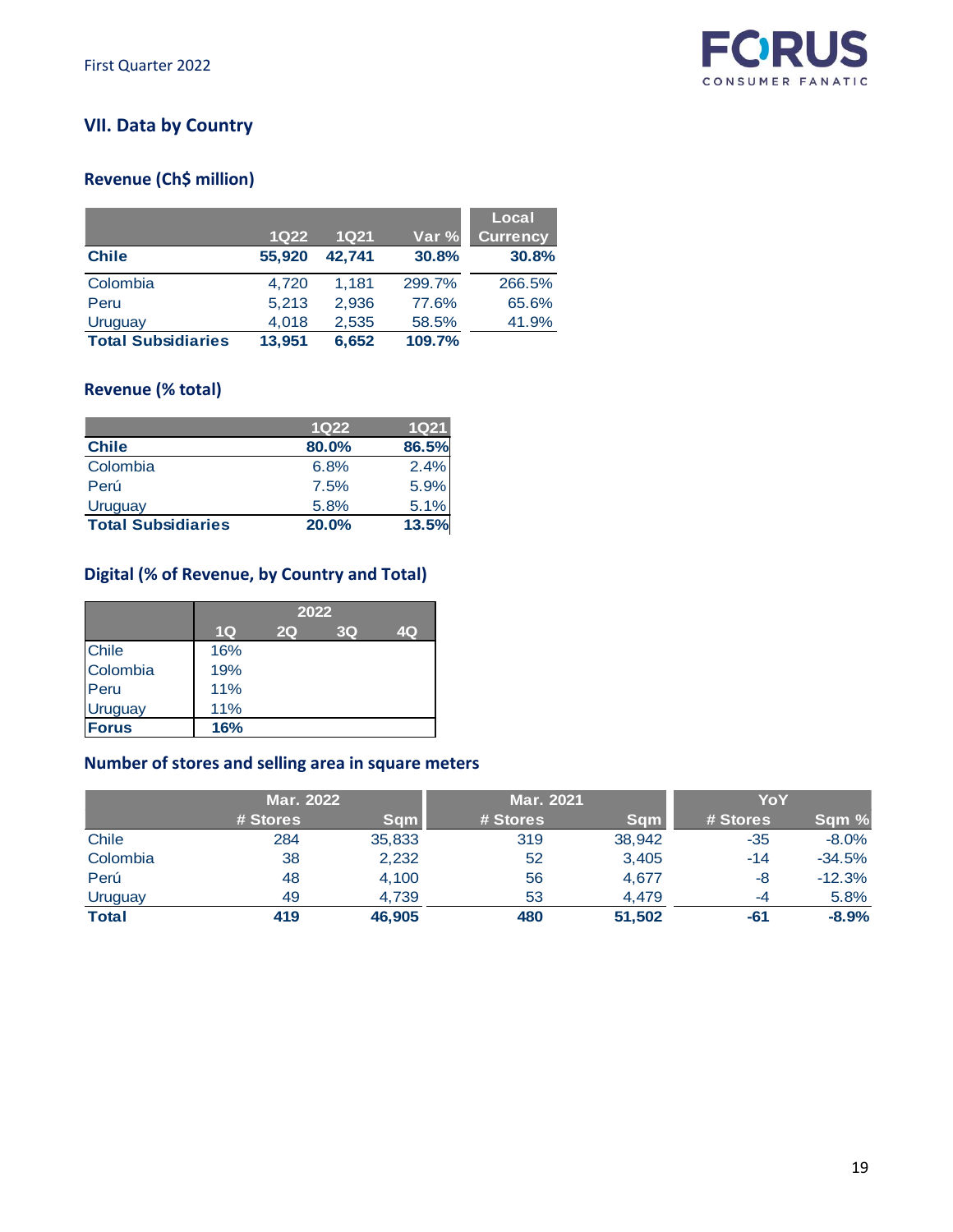

# E-commerce websites, by country **Marketplaces**, by country

| e-commerce sites |                                |                     |
|------------------|--------------------------------|---------------------|
|                  | <b>Chile</b>                   | Website             |
| 1                | Cat                            | Cat.cl              |
| $\overline{2}$   | Columbia                       | Columbia.cl         |
| 3                | <b>Merrell</b>                 | Merrell.cl          |
| 4                | Jansport                       | Jansport.cl         |
| 5                | <b>7</b> veinte                | <b>7</b> veinte.cl  |
| 6                | <b>Norseg</b>                  | Norseg.cl           |
| $\overline{7}$   | <b>Zapatos</b>                 | Zapatos.cl          |
| 8                | <b>Hush Puppies</b>            | HushPuppies.cl      |
| 9                | <b>Hush Puppies Kids</b>       | HushPuppiesKids.cl  |
| 10               | <b>Keds</b>                    | Keds.cl             |
| 11               | <b>Mountain Hardwear</b>       | MountainHardwear.cl |
| 12               | <b>Burton</b>                  | Burton.cl           |
| 13               | Azaleia                        | Azaleia.cl          |
| 14               | <b>Billabong</b>               | Billabong.cl        |
| 15               | <b>Rockford</b>                | Rockford.cl         |
| 16               | B&S                            | Bsoul.com           |
| 17               | Vans                           | Vans.cl             |
| 18               | We Love Shoes                  | Weloveshoes.cl      |
| 19               |                                | Calpany.cl          |
| 20               | Calpany<br><b>Under Armour</b> | Underarmour.cl      |
| 21               |                                | Brooks.cl           |
| 22               | <b>Brooks</b>                  |                     |
|                  | Element                        | Elementbrand.cl     |
| 23               | RVCA*<br><b>Uruguay</b>        | RVCA.cl<br>Website  |
| 1                | Cat                            | Catlifestyle.com.uy |
| $\overline{2}$   | <b>Hush Puppies</b>            | Hushpuppies.com.uy  |
| 3                | <b>Merrell</b>                 |                     |
| 4                |                                | Merrell.com.uy      |
|                  | Pasqualini                     | Pasqualini.com.uy   |
| 5                | Columbia                       | Columbia.com.uy     |
| 6<br>7           | <b>Rockford</b>                | Rockford.com.uy     |
|                  | Jansport                       | Jansport.com.uy     |
| 8                | Aldo                           | aldoshoes.uy        |
| 9                | Mango                          | Forusuy.com         |
| 10               | <b>Under Armour</b>            | Underarmour.uy      |
|                  | <b>Peru</b>                    | Website             |
| 1                | <b>Billabong</b>               | Billabong.pe        |
| $\overline{2}$   | Columbia                       | Columbia.pe         |
| 3                | <b>Hush Puppies</b>            | Hushpuppies.pe      |
| 4                | Rockford                       | Rockford.pe         |
| 5                | Patagonia                      | Patagonia.pe        |
| 6                | Supermall                      | Supermall.pe        |
| 7                | <b>Keds</b>                    | Keds.pe             |
| 8                | Jansport                       | Jansport.pe         |
|                  | Colombia                       | Website             |
| 1                | Cat                            | Catlifestyle.co     |
| $\overline{2}$   | <b>Hush Puppies</b>            | Hushpuppies.com.co  |
| 3                | <b>Merrell</b>                 | Merrellcolombia.com |
| 4                | <b>Under Armour</b>            | Underarmour.com.co  |
| 45               | <b>Total Forus S.A.</b>        |                     |

Mercado Ripley

**Marketplaces Chile**

Rappi

Cornershop

 Takeit **Colombia**

Dafiti

Linio

Dafiti

Linio

2 Mercado Libre<br>3 Mercado Ripley Mercado Ripley

 Paris Marketplace **Uruguay** Mercado Libre **Perú** Juntoz Mercado Libre

Mercado Libre

Falabella Online

\* Launched after the close of 1Q22.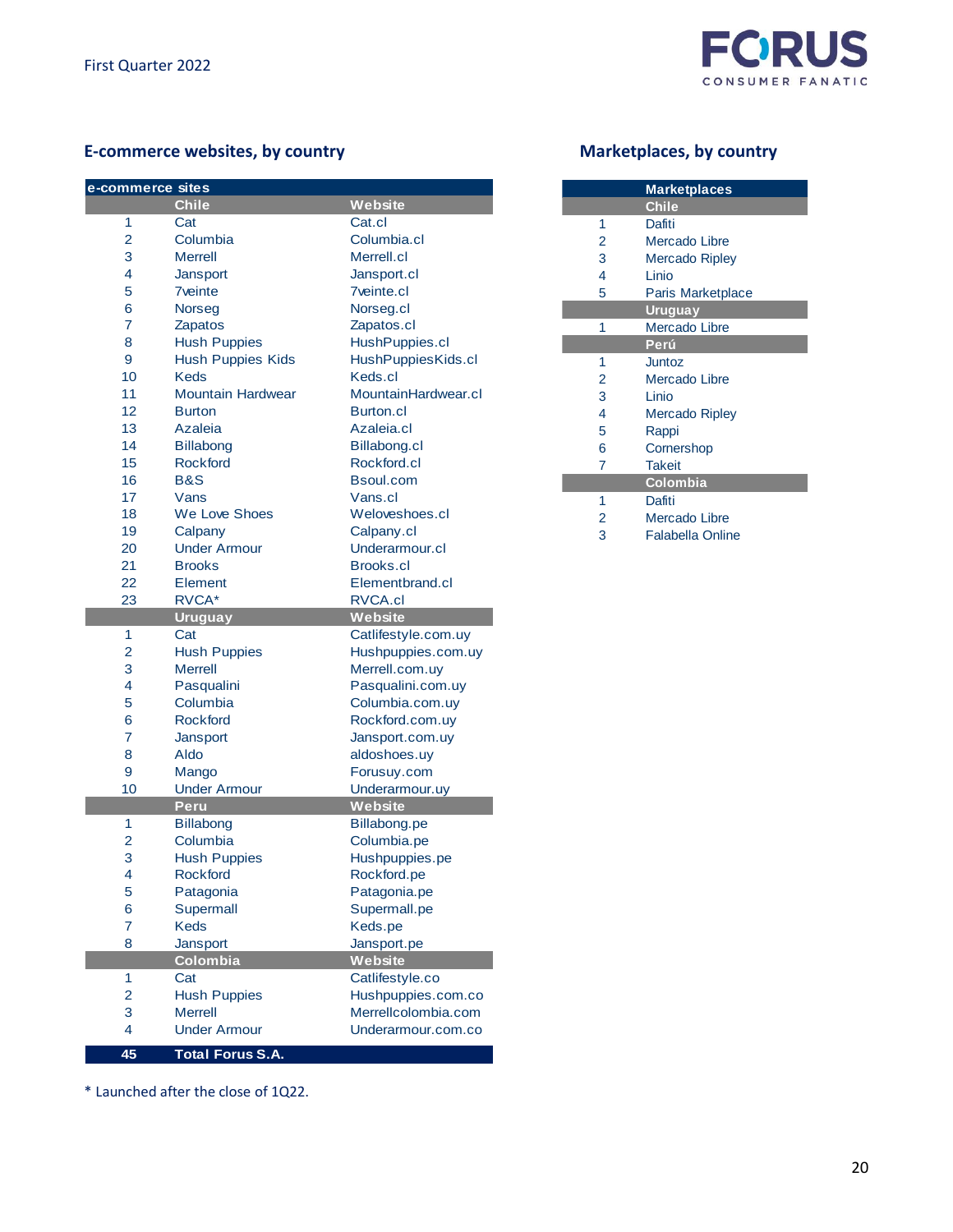

# **1Q22 store openings/closures, by country**

| <b>Store Openings</b> |          |       |                      |       |     |
|-----------------------|----------|-------|----------------------|-------|-----|
| <b>Country</b>        | # Stores | Chain | <b>Store</b>         | n Tin |     |
| <b>Uruguay</b>        |          |       |                      |       |     |
|                       |          | Vans  | <b>Portal Temuco</b> |       | 109 |
|                       |          |       |                      |       | 109 |
| <b>Total</b>          |          |       |                      |       | 09  |

| <b>Store Closures</b> |          |                          |                         |             |                |            |
|-----------------------|----------|--------------------------|-------------------------|-------------|----------------|------------|
| <b>Country</b>        | # Stores | <b>Chain</b>             | <b>Store</b>            | <b>City</b> |                | <b>Sqm</b> |
| <b>Chile</b>          |          |                          |                         |             |                |            |
|                       | 1        | <b>Hush Puppies</b>      | Ahumada 1               |             | 0              | 58         |
|                       | 1        | <b>Hush Puppies</b>      | <b>Plaza Oeste</b>      |             | $\overline{0}$ | 95         |
|                       |          | <b>Hush Puppies</b>      | Plaza Egaña             |             | 0              | 128        |
|                       |          | D house                  | Plaza Alameda           |             | 0              | 250        |
|                       |          | Funsport                 | Plaza el Trebol         |             | 0              | 73         |
|                       | 1        | <b>Hush Puppies Kids</b> | Plaza Vespucio          |             | 0              | 64         |
|                       | 1        | <b>Hush Puppies Kids</b> | Plaza Norte             |             | 0              | 95         |
|                       |          | <b>Hush Puppies Kids</b> | Plaza Tobalaba          |             | 0              | 68         |
|                       | 1        | <b>Rockford</b>          | Aires Plaza Vespucio    |             | 0              | 114        |
|                       |          | Azaleia                  | Plaza Alameda           |             | 0              | 55         |
|                       |          | Azaleia                  | Plaza Antofagasta       |             | 0              | 47         |
|                       |          | Azaleia                  | Plaza Egaña             |             | 0              | 71         |
|                       |          | <b>7Veinte</b>           | Plaza Vespucio          |             | 0              | 80         |
|                       | 1        | D house                  | San Pedro de la Paz     |             | 0              | 184        |
|                       |          | Funsport                 | San Antonio             |             | $\overline{0}$ | 76         |
|                       |          | D house                  | <b>Easton Quilicura</b> |             | $\mathbf 0$    | 410        |
|                       | 1        | Funsport                 | <b>Arauco Chillan</b>   |             | $\Omega$       | 61         |
|                       | 17       |                          |                         |             |                | 1,929      |
| Peru                  |          |                          |                         |             |                |            |
|                       | 1        | Patagonia                | Salaverry               | Lima        |                | 70         |
|                       | 1        |                          |                         |             |                | 70         |
| <b>Uruguay</b>        |          |                          |                         |             |                |            |
|                       | 1        | D house                  | Nuevocentro             | Montevideo  |                | 45         |
|                       | 1        | <b>Hush Puppies Kids</b> | Nuevocentro             | Montevideo  |                | 42         |
|                       | 1        | <b>Merrell</b>           | Montevideo Shopping     | Montevideo  |                | 42         |
|                       | 1        | D house                  | Maldonado               | Montevideo  |                | 236        |
|                       | 4        |                          |                         |             |                | 365        |
| <b>Total</b>          | 22       |                          |                         |             |                | 2,364      |

| <b>Forus</b>                                   |          |            |  |  |  |  |
|------------------------------------------------|----------|------------|--|--|--|--|
| Openings/closures, net (1-Jan-22 to 31-Mar-22) |          |            |  |  |  |  |
| <b>Country</b>                                 | # Stores | <b>Sqm</b> |  |  |  |  |
| <b>Chile</b>                                   | -16      | $-1,820$   |  |  |  |  |
| Perú                                           | -1       | $-70$      |  |  |  |  |
| <b>Uruguay</b>                                 | $-4$     | $-365$     |  |  |  |  |
| <b>Colombia</b>                                | ∩        |            |  |  |  |  |
| <b>Total</b>                                   |          | $-2,25$    |  |  |  |  |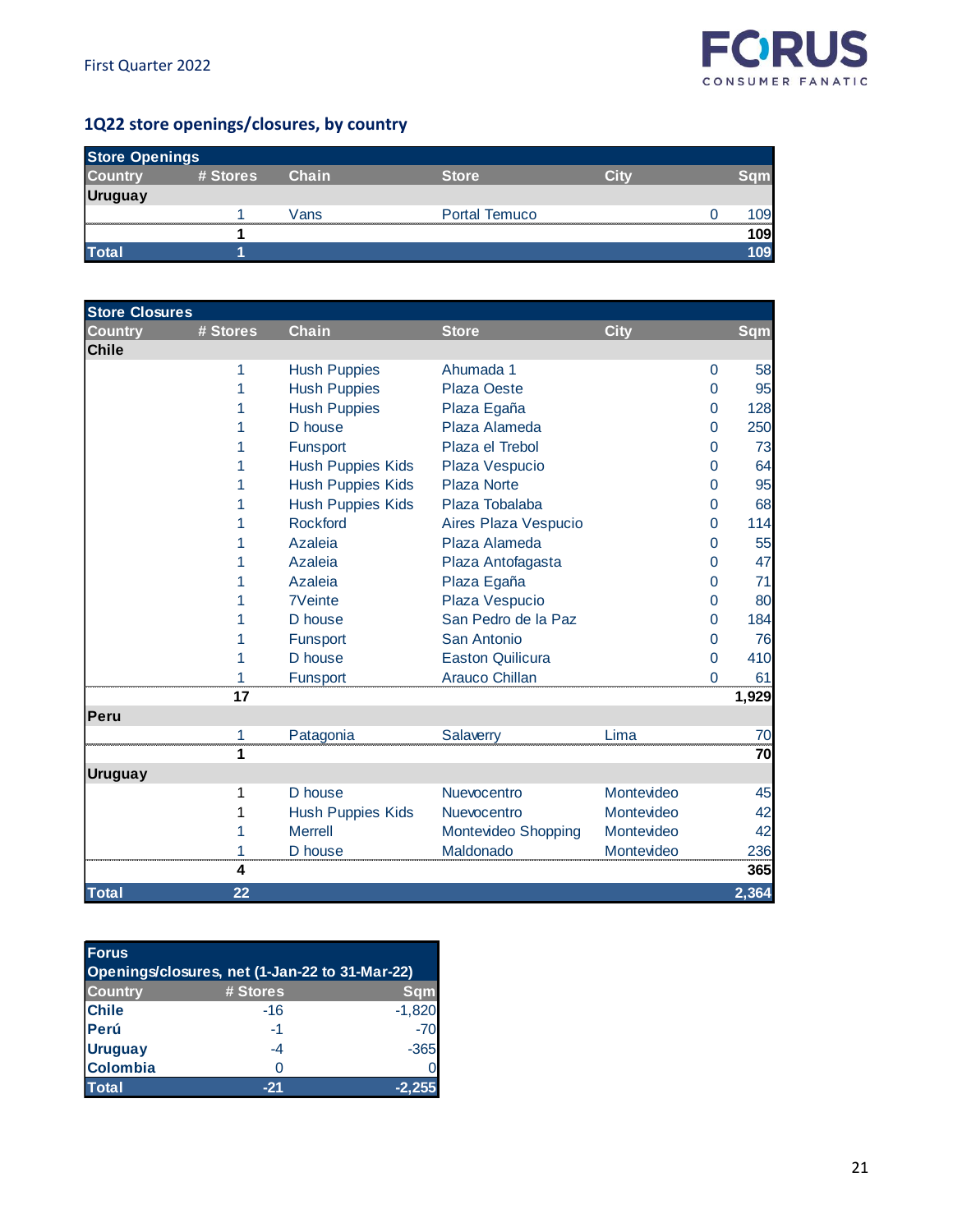# **CHILE**

#### (Ch\$ million)

# **Direct to Consumer (DTC)**

| P&L                 | 1Q22     | $%$ Rev. | <b>1Q21</b> | $%$ Rev. | YoY%    | <b>1Q20</b> | $%$ Rev. | Var. 22/20 |
|---------------------|----------|----------|-------------|----------|---------|-------------|----------|------------|
| <b>Revenues</b>     | 38.476   |          | 29,187      |          | 31.8%   | 27.996      |          | 37.4%      |
| Cost of Sales       | (15.243) |          | (12.376)    |          | 23.2%   | (13.204)    |          | 15.4%      |
| <b>Gross Profit</b> | 23.233   | 60.4%    | 16.810      | 57.6%    | 38.2%   | 14.792      | 52.8%    | 57.1%      |
| SG&A                | (20,221) | $-52.6%$ | (16.637)    | $-57.0%$ | 21.5%   | (17.364)    | $-62.0%$ | 16.5%      |
| Operating Income    | 3.012    | 7.8%     | 173         | $0.6\%$  | 1642.1% | (2,572)     | $-9.2%$  | $-217.1%$  |
| <b>EBITDA</b>       | 6.372    | 16.6%    | 2.970       | 10.2%    | 114.5%  | 1.140       | 4.1%     | 459.2%     |

#### **Wholesale**

| <b>P&amp;L</b>      | 1Q22     | $%$ Rev $1$ | <b>1Q21</b> | $%$ Rev. | YoY%    | <b>1Q20</b> | $%$ Rev. | Var. 22/20 |
|---------------------|----------|-------------|-------------|----------|---------|-------------|----------|------------|
| Revenues            | 17.444   |             | 13,555      |          | 28.7%   | 11.807      |          | 47.7%      |
| Cost of Sales       | (10.419) |             | (7.442)     |          | 40.0%   | (6,638)     |          | 57.0%      |
| <b>Gross Profit</b> | 7.025    | 40.3%       | 6.112       | 45.1%    | 14.9%   | 5.168       | 43.8%    | 35.9%      |
| SG&A                | (3, 340) | $-19.1%$    | (2, 290)    | $-16.9%$ | 45.9%   | (2, 443)    | $-20.7%$ | 36.7%      |
| Operating Income    | 3,685    | 21.1%       | 3,823       | 28.2%    | $-3.6%$ | 2.726       | 23.1%    | 35.2%      |
| <b>EBITDA</b>       | 4,096    | 23.5%       | 4.171       | 30.8%    | $-1.8%$ | 3.019       | 25.6%    | 35.7%      |

# **Chile Total**

| <b>P&amp;L</b>      | 1Q22      | $%$ Rev. | 1Q21     | $%$ Rev. | YoY%  | <b>1Q20</b> | $%$ Rev. | Var. 22/20 |
|---------------------|-----------|----------|----------|----------|-------|-------------|----------|------------|
| <b>Revenues</b>     | 55,920    |          | 42.741   |          | 30.8% | 39.803      |          | 40.5%      |
| Cost of Sales       | (25, 662) |          | (19.819) |          | 29.5% | (19.842)    |          | 29.3%      |
| <b>Gross Profit</b> | 30.258    | 54.1%    | 22.923   | 53.6%    | 32.0% | 19.961      | 50.1%    | 51.6%      |
| SG&A                | (23, 562) | $-42.1%$ | (18,927) | $-44.3%$ | 24.5% | (19,807)    | $-49.8%$ | 19.0%      |
| Operating Income    | 6.697     | 12.0%    | 3.996    | 9.3%     | 67.6% | 154         | 0.4%     | 4262.2%    |
| <b>EBITDA</b>       | 10.468    | 18.7%    | 7.141    | 16.7%    | 46.6% | 4.158       | 10.4%    | 151.7%     |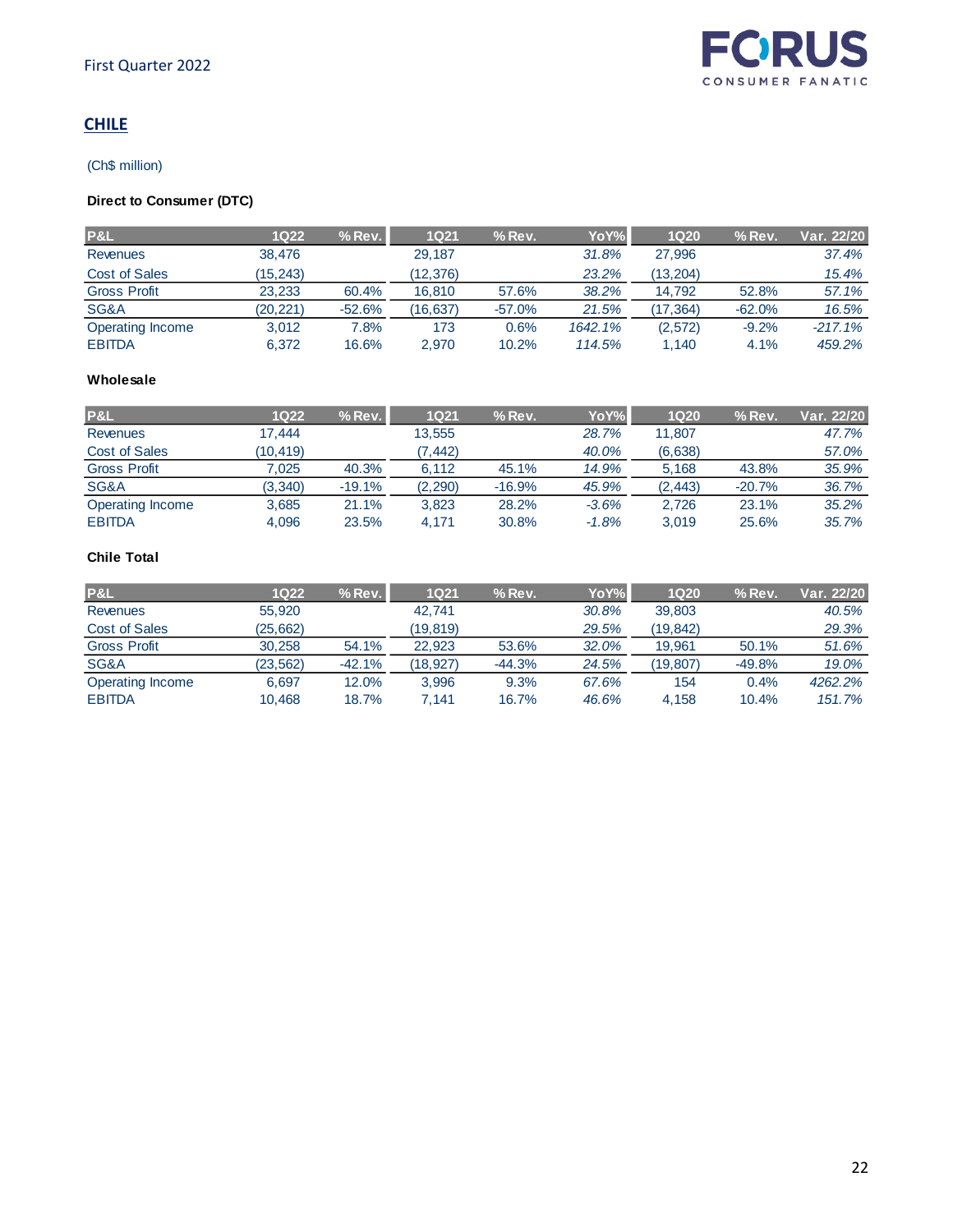# **PERU**

#### (Ch\$ million)

# **Peru Total**

| <b>P&amp;L</b>      | 1Q22     | $%$ Rev $\Box$ | <b>1Q21</b> | $%$ Rev. | YoY%      | <b>1Q20</b> | $%$ Rev. | Var. 22/20 |
|---------------------|----------|----------------|-------------|----------|-----------|-------------|----------|------------|
| <b>Revenues</b>     | 5,213    |                | 2,936       |          | 77.6%     | 4.724       |          | 10.4%      |
| Cost of Sales       | (2, 145) |                | (1, 349)    |          | 58.9%     | (2, 239)    |          | $-4.2%$    |
| <b>Gross Profit</b> | 3.069    | 58.9%          | .586        | 54.0%    | 93.4%     | 2.485       | 52.6%    | 23.5%      |
| SG&A                | (2,362)  | $-45.3%$       | .686)       | $-57.4%$ | 40.1%     | (2.427)     | $-51.4%$ | $-2.7%$    |
| Operating Income    | 707      | 13.6%          | (100)       | $-3.4%$  | $-808.2%$ | 58          | 1.2%     | 1117.7%    |
| <b>EBITDA</b>       | .285     | 24.6%          | 424         | 14.5%    | 202.8%    | 798         | 16.9%    | 60.9%      |

## **Directo al Consumidor (DTC)**

| <b>EERR</b>                  | 1Q22   | $%$ Rev. | <b>1Q21</b> | $%$ Rev. | YoY%l  | <b>1Q20</b> | $%$ Rev. | Var. 22/20 |
|------------------------------|--------|----------|-------------|----------|--------|-------------|----------|------------|
| <b>Ingresos</b>              | 4.338  |          | 2.507       |          | 73.1%  | 3.523       |          | 23.1%      |
| Costos                       | 1,690) |          | (1, 113)    |          | 51.8%  | (1,581)     |          | 6.9%       |
| Ganancia Bruta               | 2,648  | 61.0%    | .393        | 55.6%    | 90.0%  | 1.942       | 55.1%    | 36.4%      |
| <b>GAV</b>                   | 1,905) | $-43.9%$ | (1, 219)    | $-48.6%$ | 56.3%  | (1,984)     | $-56.3%$ | $-4.0%$    |
| <b>Resultado Operacional</b> | 743    | 17.1%    | 175         | $7.0\%$  | 324.8% | (42)        | $-1.2%$  | $-1860.3%$ |
| <b>EBITDA</b>                | .222   | 28.2%    | 669         | 26.7%    | 82.7%  | 656         | 18.6%    | 86.5%      |

#### **Wholesale**

| <b>EERR</b>                  | 1Q22  | $%$ Rev. | 1Q21  | $%$ Rev.  | YoY%l     | <b>1Q20</b> | $%$ Rev. | Var. 22/20 |
|------------------------------|-------|----------|-------|-----------|-----------|-------------|----------|------------|
| <b>Ingresos</b>              | 875   |          | 429   |           | 104.0%    | 1.201       |          | $-27.1%$   |
| Costos                       | (455) |          | (236) |           | 92.4%     | (658)       |          | $-31.0%$   |
| Ganancia Bruta               | 421   | 48.1%    | 193   | 44.9%     | 118.2%    | 543         | 45.2%    | $-22.5%$   |
| <b>GAV</b>                   | (457) | $-52.2%$ | (468) | $-109.0%$ | $-2.2%$   | (443)       | $-36.9%$ | 3.3%       |
| <b>Resultado Operacional</b> | (36)  | $-4.2%$  | (275) | $-64.0%$  | $-86.8%$  | 100         | 8.3%     | $-136.3%$  |
| <b>EBITDA</b>                | 62    | 7.1%     | (245) | $-57.0%$  | $-125.4%$ | 143         | 11.9%    | $-56.4%$   |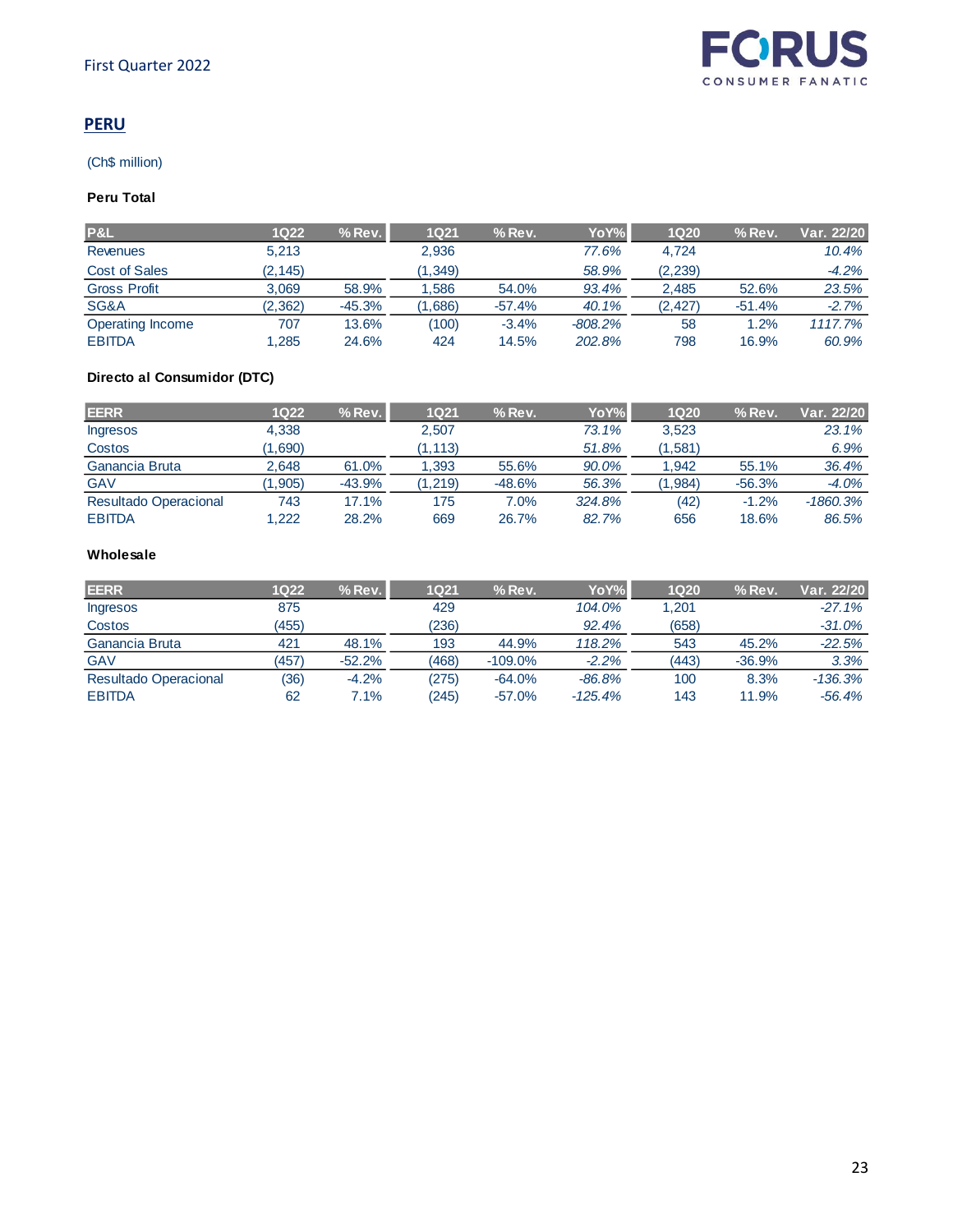# **URUGUAY**

(Ch\$ million)

# **Uruguay Total**

| P&L                     | 1Q22    | $%$ Rev. | <b>1Q21</b> | $%$ Rev. | YoY%  | <b>1Q20</b> | $%$ Rev. | Var. 22/20 |
|-------------------------|---------|----------|-------------|----------|-------|-------------|----------|------------|
| <b>Revenues</b>         | 4,018   |          | 2,535       |          | 58.5% | 3,126       |          | 28.6%      |
| Cost of Sales           | (1.874) |          | (1,271)     |          | 47.4% | (1, 455)    |          | 28.8%      |
| <b>Gross Profit</b>     | 2.144   | 53.4%    | .264        | 49.9%    | 69.6% | .670        | 53.4%    | 28.4%      |
| SG&A                    | (2,311) | $-57.5%$ | .424)       | $-56.2%$ | 62.3% | (2, 223)    | $-71.1%$ | 4.0%       |
| <b>Operating Income</b> | (167)   | $-4.2%$  | (160)       | $-6.3%$  | 4.3%  | (553)       | $-17.7%$ | $-69.8%$   |
| <b>EBITDA</b>           | 111     | 2.8%     | 78          | 3.1%     | 41.6% | (156)       | $-5.0%$  | $-171.2%$  |

# **Directo al Consumidor (DTC)**

| <b>EERR</b>                  | 1Q22     | $%$ Rev.  | <b>1Q21</b> | $%$ Rev. | YoY%     | <b>1Q20</b> | $%$ Rev. | Var. 22/20 |
|------------------------------|----------|-----------|-------------|----------|----------|-------------|----------|------------|
| Ingresos                     | 3,585    |           | 2,172       |          | 65.1%    | 2,905       |          | 23.4%      |
| Costos                       | (1.594)  |           | (1,030)     |          | 54.7%    | (1, 301)    |          | 22.5%      |
| Ganancia Bruta               | 1.991    | 55.5%     | , 141       | 52.5%    | 74.4%    | 1.604       | 55.2%    | 24.1%      |
| <b>GAV</b>                   | (2, 150) | $-60.0\%$ | (1, 376)    | $-63.4%$ | 56.2%    | (2, 187)    | $-75.3%$ | $-1.7%$    |
| <b>Resultado Operacional</b> | 159)     | $-4.4%$   | (235)       | $-10.8%$ | $-32.2%$ | (583)       | $-20.1%$ | $-72.7%$   |
| <b>EBITDA</b>                | 113      | 3.2%      |             | 0.1%     | 7792.3%  | (188)       | $-6.5%$  | $-160.4%$  |

#### **Wholesale**

| <b>EERR</b>                  | 1Q22  | $%$ Rev. | <b>1Q21</b> | $%$ Rev. | YoY%l     | <b>1Q20</b> | $%$ Rev. | Var. 22/20 l |
|------------------------------|-------|----------|-------------|----------|-----------|-------------|----------|--------------|
| <b>Ingresos</b>              | 433   |          | 364         |          | 19.2%     | 221         |          | 96.5%        |
| Costos                       | (280) |          | (241)       |          | 16.2%     | (154)       |          | 81.3%        |
| Ganancia Bruta               | 154   | 35.4%    | 123         | 33.8%    | 24.9%     | 66          | 30.0%    | 132.0%       |
| <b>GAV</b>                   | (161) | $-37.2%$ | (48)        | $-13.2%$ | 235.7%    | (36)        | $-16.2%$ | 351.9%       |
| <b>Resultado Operacional</b> | (8)   | $-1.8%$  | 75          | 20.6%    | $-110.3%$ | 30          | 13.8%    | $-125.2\%$   |
| <b>EBITDA</b>                | (2)   | $-0.6%$  | 77          | 21.1%    | $-103.2%$ | 32          | 14.5%    | $-107.6%$    |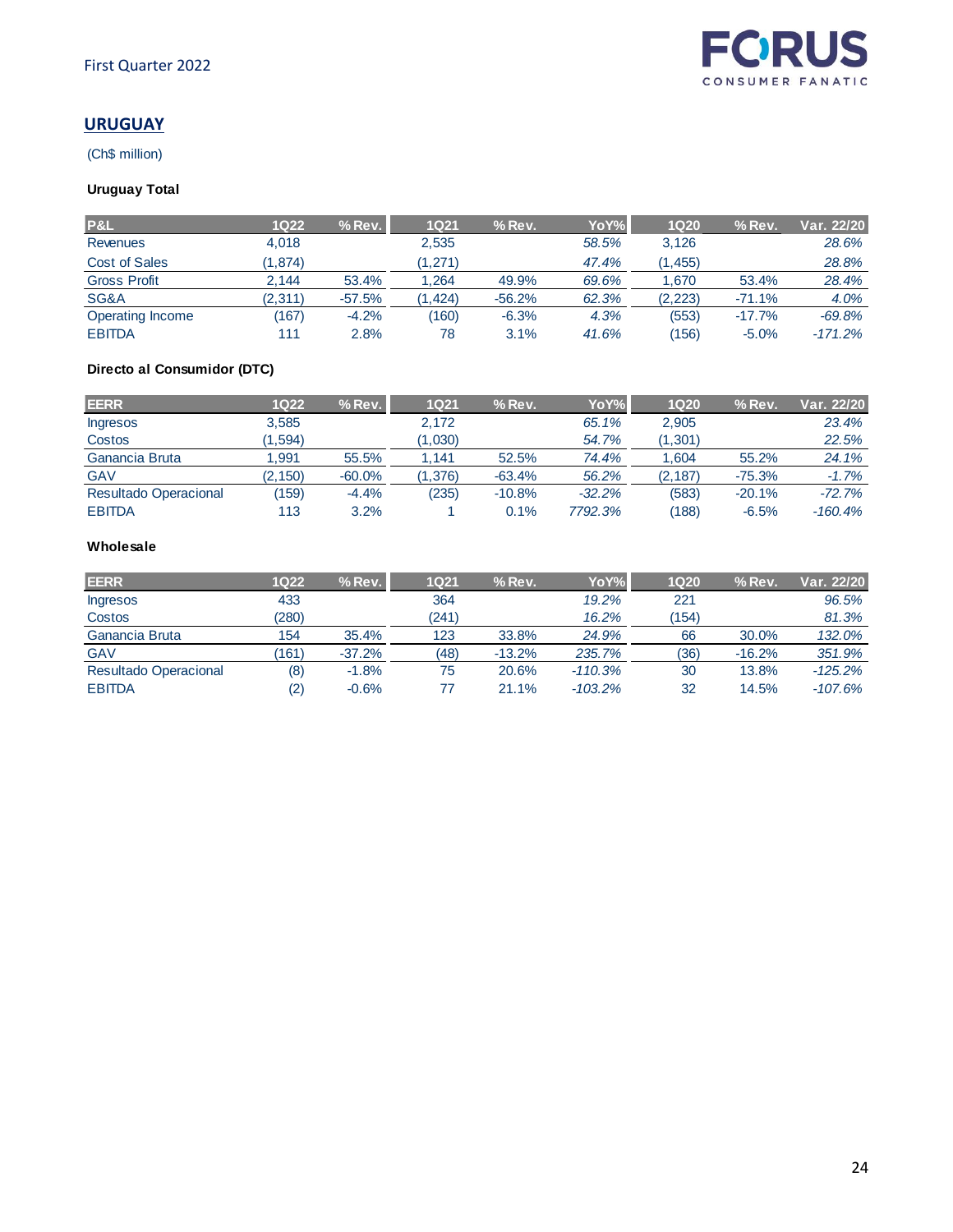

# **COLOMBIA**

#### (Ch\$ million)

# **Colombia Total**

| <b>P&amp;L</b>      | 1Q22    | $%$ Rev. | <b>1Q21</b> | $%$ Rev. | YoY%       | <b>1Q20</b> | $%$ Rev. | Var. 22/20 |
|---------------------|---------|----------|-------------|----------|------------|-------------|----------|------------|
| <b>Revenues</b>     | 4,720   |          | .181        |          | 299.7%     | 861         |          | 448.5%     |
| Cost of Sales       | (2,634) |          | (671)       |          | 292.6%     | (450)       |          | 485.5%     |
| <b>Gross Profit</b> | 2,086   | 44.2%    | 510         | 43.2%    | 309.0%     | 411         | 47.7%    | 408.0%     |
| SG&A                | 1,635)  | $-34.6%$ | (734)       | $-62.1%$ | 122.8%     | (761)       | $-88.5%$ | 114.7%     |
| Operating Income    | 451     | 9.6%     | (224)       | $-19.0%$ | $-301.5%$  | (351)       | $-40.8%$ | $-228.6%$  |
| <b>EBITDA</b>       | 787     | 16.7%    | (8)         | $-0.7%$  | $-9861.2%$ | (121)       | $-14.1%$ | $-748.8%$  |

## **Directo al Consumidor (DTC)**

| <b>EERR</b>                  | 1Q22     | $%$ Rev. | <b>1Q21</b> | $%$ Rev. | YoY%l     | <b>1Q20</b> | $%$ Rev. | Var. 22/20 |
|------------------------------|----------|----------|-------------|----------|-----------|-------------|----------|------------|
| Ingresos                     | 2.469    |          | 1.162       |          | 112.5%    | 839         |          | 194.4%     |
| Costos                       | (1, 116) |          | (663)       |          | 68.4%     | (435)       |          | 156.3%     |
| Ganancia Bruta               | .354     | 54.8%    | 500         | 43.0%    | 171.0%    | 403         | 48.1%    | 235.5%     |
| <b>GAV</b>                   | (949)    | $-38.4%$ | (689)       | $-59.3%$ | 37.8%     | (563)       | $-67.1%$ | 68.8%      |
| <b>Resultado Operacional</b> | 404      | 16.4%    | (189)       | $-16.3%$ | $-313.6%$ | (159)       | $-19.0%$ | $-354.0%$  |
| <b>EBITDA</b>                | 713      | 28.9%    | 19          | .6%      | 3667.6%   | 61          | 7.3%     | 1062.9%    |

#### **Wholesale**

| <b>EERR</b>                  | 1Q22     | $%$ Rev $\Box$ | <b>1Q21</b> | $%$ Rev.  | YoY%l     | <b>1Q20</b> | $%$ Rev.  | Var. 22/20 |
|------------------------------|----------|----------------|-------------|-----------|-----------|-------------|-----------|------------|
| <b>Ingresos</b>              | 2.251    |                | 19          |           | 11826.0%  | 22          |           | 10230.4%   |
| Costos                       | (1, 518) |                | (8)         |           | 18025.0%  | (15)        |           | 10323.8%   |
| Ganancia Bruta               | 732      | 32.5%          | 10          | 55.6%     | 6878.1%   |             | 33.1%     | 10042.0%   |
| <b>GAV</b>                   | (686)    | $-30.5%$       | (45)        | $-238.8%$ | 1421.1%   | (199)       | $-912.7%$ | 244.8%     |
| <b>Resultado Operacional</b> | 47       | 2.1%           | (35)        | $-183.2%$ | $-235.3%$ | (192)       | $-879.6%$ | $-124.4%$  |
| <b>EBITDA</b>                | 74       | 3.3%           | (27)        | $-143.1%$ | $-373.6%$ | (183)       | $-838.6%$ | $-140.4%$  |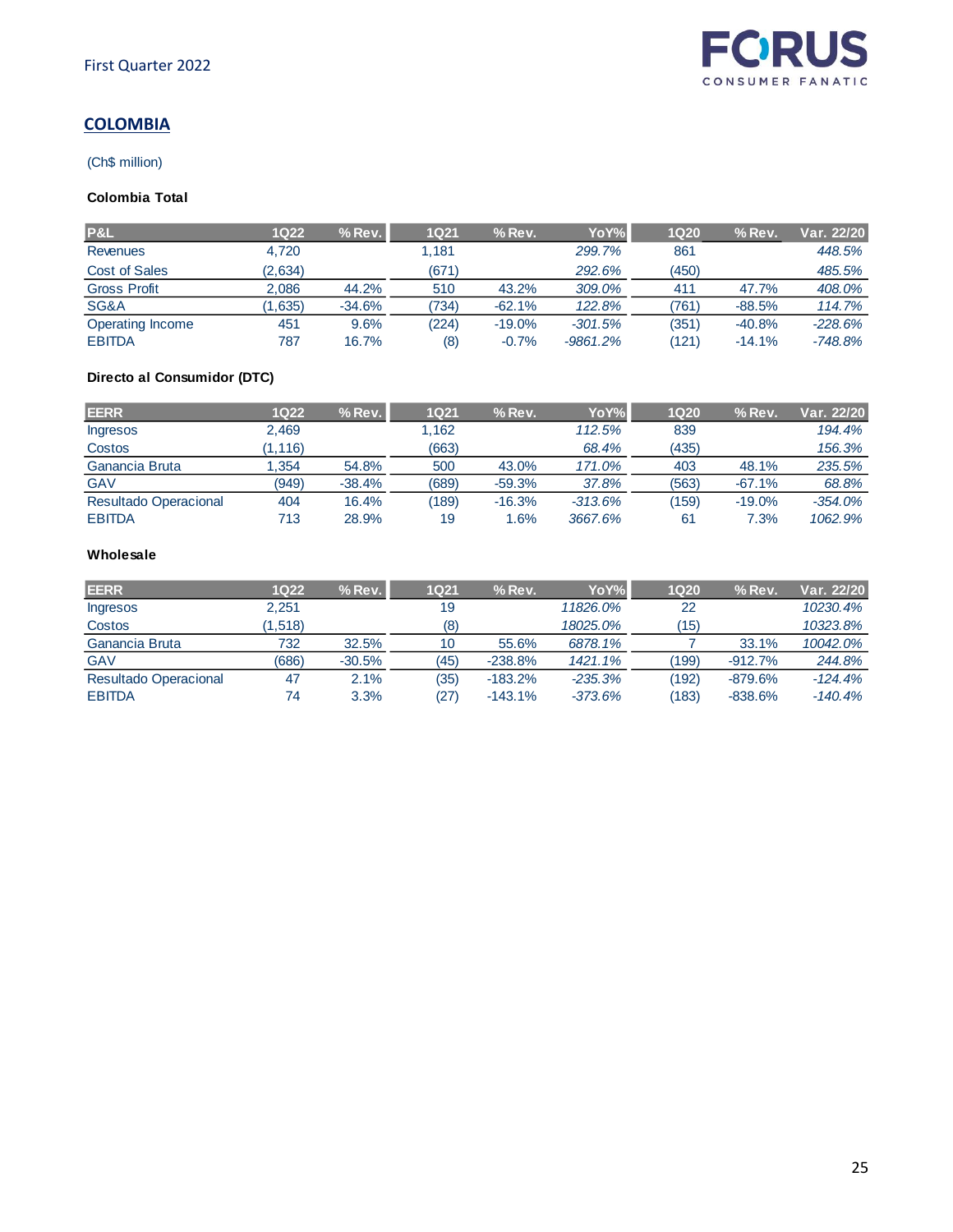

#### **FORUS S.A. & SUBSIDIARIES CONSOLIDATED BALANCE SHEETS**

#### **expressed in Thousands of Chilean Pesos, as of**

|                                                                                    | <b>March 2022</b> | December 2021        |
|------------------------------------------------------------------------------------|-------------------|----------------------|
|                                                                                    | Th Ch\$           | Th Ch\$              |
| <b>ASSETS</b>                                                                      |                   |                      |
|                                                                                    |                   |                      |
| <b>Current Assets</b>                                                              |                   |                      |
| Cash and cash equivalents                                                          | 20,314,887        | 21,525,253           |
| Other financial assets, current                                                    | 75,453,260        | 89,137,797           |
| Other non-financial assets, current                                                | 2,210,051         | 1,896,161            |
| Trade and other account receivables<br>Accounts receivables from related companies | 30,760,794<br>279 | 33,219,846           |
| <b>Inventories</b>                                                                 | 48,743,514        | 34,894,138           |
| Tax assets, current                                                                |                   |                      |
| <b>Total Current Assets</b>                                                        | 177,482,785       | 180,673,195          |
|                                                                                    |                   |                      |
| <b>Non-Current Assets</b>                                                          |                   |                      |
| Other financial assets, non-current                                                |                   |                      |
| Other non-financial assets, non-current                                            | 724,303           | 100,616              |
| Fees receivables, non-current<br>Investments in associated companies               | 462,531           | 443,777<br>2,058,093 |
| Net intangibles assets                                                             | 2,260,536         | 2,149,276            |
| Goodwill                                                                           | 4,448,502         | 4,450,923            |
| Property, plant & equipment, net                                                   | 79,264,790        | 78,399,985           |
| Deferred tax assets                                                                | 4,408,136         | 4,581,198            |
| <b>Total Non-Current Assets</b>                                                    | 91,568,798        | 92,183,868           |
|                                                                                    |                   |                      |
| <b>TOTAL ASSETS</b>                                                                | 269,051,583       | 272,857,063          |
| <b>LIABILITIES</b>                                                                 |                   |                      |
| <b>Current Liabilities</b>                                                         |                   |                      |
| Other financial liabilities, current                                               | 14,443,145        | 12,994,126           |
| Current trade and other current accounts payable                                   | 16,425,340        | 17,062,584           |
| Current accounts payable to related companies                                      |                   | 550,525              |
| Other short-term provisions                                                        | 13,107,834        | 14,602,782           |
| <b>Current tax liabilities</b>                                                     | 8,496,285         | 8,997,960            |
| Current provisions for employees benefits                                          | 5,281,519         | 6,689,374            |
| Other non-financial liabilities, current<br><b>Total Current Liabilities</b>       | 432,817           | 3,562,437            |
|                                                                                    | 58,186,940        | 64,459,788           |
| <b>Non-Current Liabilities</b>                                                     |                   |                      |
| Other non-current financial liabilities                                            | 16,481,521        | 14,884,089           |
| Other non-current accounts payable                                                 |                   |                      |
| Other non-financial non-current liabilities                                        | 294,707           | 317,934              |
| <b>Total Non-Current Liabilities</b>                                               | 16,776,228        | 15,202,023           |
| <b>TOTAL LIABILITIES</b>                                                           |                   | 79,661,811           |
|                                                                                    | 74,963,168        |                      |
| <b>SHAREHOLDER'S EQUITY</b>                                                        |                   |                      |
| Paid-in capital                                                                    | 24,242,787        | 24,242,787           |
| <b>Retained earnings</b>                                                           | 157,258,814       | 153,796,111          |
| <b>Issue premium</b>                                                               | 17,386,164        | 17,386,164           |
| Other reserves                                                                     | (4,800,168)       | (2,951,896)          |
| Equity attributable to equity holders of the parent                                | 194,087,597       | 192,473,166          |
| Non-controlling interest                                                           | 818               | 722,086              |
| <b>Total Net Equity</b>                                                            | 194,088,415       | 193, 195, 252        |
| TOTAL NET EQUITY AND LIABILITIES                                                   | 269,051,583       | 272,857,063          |

26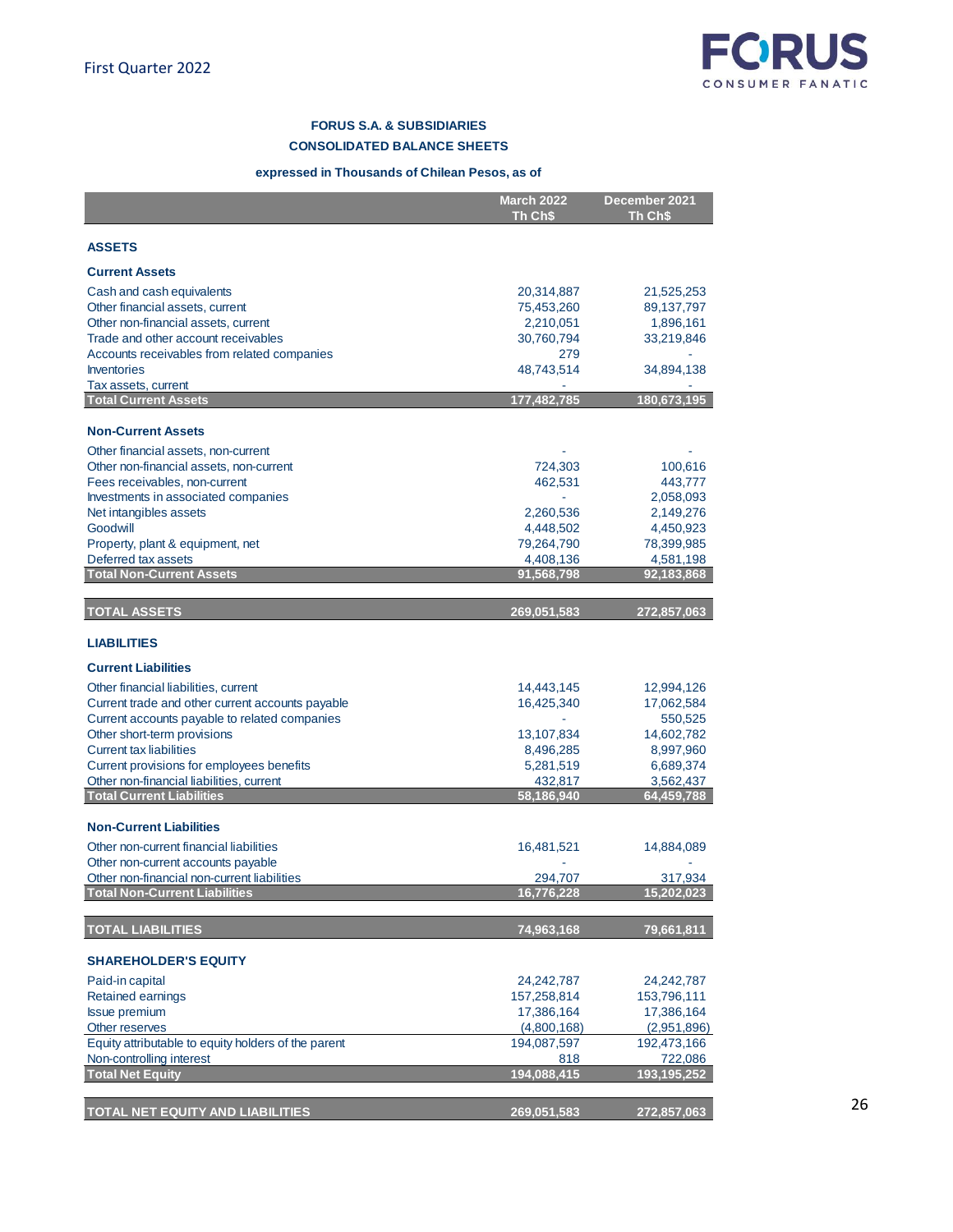

**and for the quarters** 

#### **FORUS S.A. & SUBSIDIARIES**

#### **CONSOLIDATED INCOME STATEMENT**

#### **expressed in Thousands of Chilean Pesos for the end of the periods of**

|                                                                       | <b>March 2022</b> | <b>March 2021</b> | <b>1Q22</b>    | <b>1Q21</b>    |
|-----------------------------------------------------------------------|-------------------|-------------------|----------------|----------------|
|                                                                       | Th Ch\$           | Th Ch\$           | Th Ch\$        | Th Ch\$        |
|                                                                       |                   |                   |                |                |
| <b>Revenues</b>                                                       | 69,871,530        | 49,393,314        | 69,871,530     | 49,393,314     |
| <b>Cost of Sales</b>                                                  | (32, 314, 467)    | (23, 110, 262)    | (32, 314, 467) | (23, 110, 262) |
| <b>Gross Margin</b>                                                   | 37,557,063        | 26,283,052        | 37,557,063     | 26,283,052     |
|                                                                       |                   |                   |                |                |
| Other incomes of total operation                                      | 311,872           | 104,240           | 311,872        | 104,240        |
| Logistic costs                                                        | (733, 373)        | (796, 463)        | (733, 373)     | (796, 463)     |
| <b>Administrative Expenses</b>                                        | (29, 136, 576)    | (21, 974, 852)    | (29, 136, 576) | (21, 974, 852) |
| Other expenses of total operation                                     | (167, 404)        | (71, 026)         | (167, 404)     | (71, 026)      |
| Other gains or (losses)                                               | (110, 648)        | 263,092           | (110, 648)     | 263,092        |
| <b>Financial Income</b>                                               | (1,698,652)       | 528,517           | (1,698,652)    | 528,517        |
| <b>Financial Expenses</b>                                             | (356,080)         | (334, 211)        | (356,080)      | (334, 211)     |
| Participation in gains (losses) of joint venture businesses accounted |                   | 11,083            |                | 11,083         |
| by using the proportional value of participation                      |                   |                   |                |                |
| <b>Exchange Differentials</b>                                         | (1,109,221)       | 618,203           | (1,109,221)    | 618,203        |
| <b>Result of Indexation units</b>                                     | 187,490           | (57, 903)         | 187,490        | (57,903)       |
| <b>Profit before income tax</b>                                       | 4,744,471         | 4,573,732         | 4,744,471      | 4,573,732      |
| <b>Income Taxes</b>                                                   | (1, 281, 768)     | (1, 246, 275)     | (1, 281, 768)  | (1,246,275)    |
| <b>Profit (loss)</b>                                                  | 3,462,703         | 3,327,457         | 3,462,703      | 3,327,457      |
|                                                                       |                   |                   |                |                |
| Profit (loss) attributable to equity holders of parent                | 3,462,681         | 3,377,475         | 3,462,681      | 3,377,475      |
| Profit (loss) attributable to minority interest                       | 22                | (50,018)          | 22             | (50,018)       |
| <b>Profit (loss)</b>                                                  | 3,462,703         | 3,327,457         | 3,462,703      | 3,327,457      |
|                                                                       |                   |                   |                |                |
| <b>Earnings per share</b>                                             | \$13.4            | \$12.9            | \$13.4         | \$12.9         |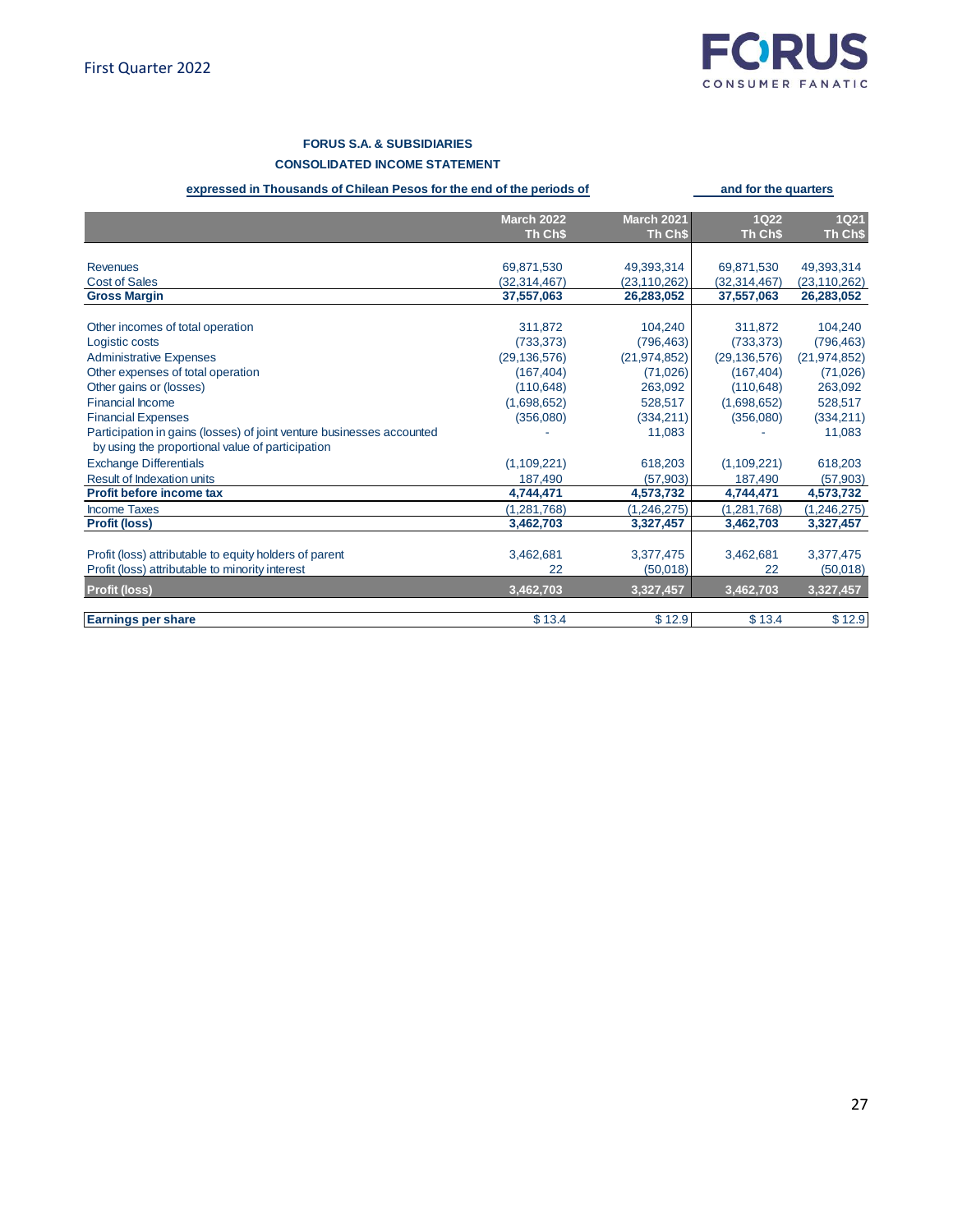

#### **FORUS S.A. INDIVIDUAL CASH FLOWS STATEMENT**

#### **expressed in Thousands of Chilean Pesos, as of**

|                                                                                                                                                                | <b>March 2022</b> | <b>March 2021</b>  |
|----------------------------------------------------------------------------------------------------------------------------------------------------------------|-------------------|--------------------|
|                                                                                                                                                                | Th Ch\$           | Th Ch\$            |
|                                                                                                                                                                |                   |                    |
| <b>Cash Flows Originating from (used in) Operating Activities</b>                                                                                              |                   |                    |
|                                                                                                                                                                |                   |                    |
| <b>Types of Earnigns from operating activities</b>                                                                                                             |                   |                    |
| Earnings from sales of goods and rendering of services                                                                                                         | 82,570,732        | 53,140,956         |
| Earnings from premiums and benefits, annual payments and other                                                                                                 |                   |                    |
| benefits of subscribed policies<br>Other earnings from operating activities                                                                                    | 1,806             | 18,123<br>4,634    |
| <b>Types of Payment</b>                                                                                                                                        | 18,569            |                    |
| Payments to suppliers for the supply of goods and services                                                                                                     | (65, 924, 415)    | (29, 196, 859)     |
| Payments to and on behalf of employees                                                                                                                         | (12, 307, 933)    | (9,587,968)        |
| Payments for premiums and benefits, annuities and other obligations                                                                                            |                   |                    |
| derived from the policies subscribed                                                                                                                           | (989)             |                    |
| Other payments for operating activities                                                                                                                        | (29, 752)         | (20, 314)          |
| Net cash flows originating from (used in) the operation                                                                                                        | 4,328,018         | 14,358,572         |
| Dividends received, classified as operating activities                                                                                                         |                   |                    |
| Income taxes paid (reimbursed), classified as operating activities                                                                                             | (1,666,457)       | (2,422,195)        |
| Other cash inflows (outflows), classified as operating activities                                                                                              | (4, 563, 334)     | (4,616,308)        |
| Cash flows from (used in) operating activities                                                                                                                 | (1,901,773)       | 7,320,069          |
|                                                                                                                                                                |                   |                    |
| Cash Flows Originating from (used in) investment activities                                                                                                    |                   |                    |
|                                                                                                                                                                |                   |                    |
| Cash flows used to gain control of subsidiaries or other businesses,                                                                                           |                   |                    |
| classified as investment activities                                                                                                                            | (5,951,164)       |                    |
| Other payments to acquire equity or debt instruments of other entities, clase                                                                                  |                   |                    |
| Other charges on the sale of interests in joint ventures, classified as invest                                                                                 |                   |                    |
| Other payments to acquire interests in joint ventures, classified as investment                                                                                |                   |                    |
| Loans to related entities                                                                                                                                      |                   |                    |
| Cash flows from sales of property, plant and equipment, classified as                                                                                          |                   |                    |
| investing activities                                                                                                                                           |                   |                    |
| Purchases of property, plant and equipment, classified as investment actively<br>Cash flows from sales of intangible assets, classified as investment activity | (606, 810)        | (1,331,614)<br>849 |
| Purchases of intangible assets, classified as investment activities                                                                                            | (234, 872)        | (62, 872)          |
| Amounts from long-term assets classified as investment activities                                                                                              | 159,534           | 21,695             |
| Purchases of other long-term assets classified as investment activities                                                                                        | (109, 327)        | (76, 588)          |
| Dividends received, classified as investment activities                                                                                                        |                   |                    |
| Interest received, classified as investment activities                                                                                                         |                   |                    |
| Income taxes paid (reimbursed), classified as investment activities                                                                                            |                   |                    |
| Other cash inflows (outflows), classified as investment activities                                                                                             | 11,723,106        | (3,522,241)        |
| Cash Flows Originating from (used in) investment activities                                                                                                    | 4,980,467         | (4,970,771)        |
|                                                                                                                                                                |                   |                    |
|                                                                                                                                                                |                   |                    |
| Cash Flows Originating from (used in) financing activities                                                                                                     |                   |                    |
| Payments for other equity interests                                                                                                                            |                   |                    |
| Amounts from loans, classified as financing activities                                                                                                         | 12,205,764        | 5,286,794          |
| Amounts from long-term loans<br>Amounts from short-term loans                                                                                                  | 923,327           |                    |
|                                                                                                                                                                | 11,282,437        | 5,286,794          |
| Loans Reimbursements, classified as financing activities                                                                                                       | (10,625,148)      | (4,979,301)        |
| Payments of finance lease liabilities, classified as financing activities<br>Payments of lease liabilities                                                     |                   |                    |
|                                                                                                                                                                | (6, 568, 621)     | (3, 143, 374)      |
| Loan payments to related entities                                                                                                                              |                   |                    |
| Amounts from government subsidies, classified as financing activities                                                                                          |                   |                    |
| Dividends paid, classified as financing activities                                                                                                             |                   |                    |
| Interest paid, classified as financing activities<br>Other cash inflows (outflows), classified as financing activities                                         | (2, 135)<br>537   | (199)              |
| Cash flows from (used in) financing activities                                                                                                                 | (4,989,603)       | (2,836,080)        |
|                                                                                                                                                                |                   |                    |

| Increase (decrease) in cash and cash equivalents, before the<br>effect of the changes in the exchange rate | (1,910,909) | (486, 782) |
|------------------------------------------------------------------------------------------------------------|-------------|------------|
| <b>Effects of the Exchange Rate Variation on Cash and Cash Equivalents</b>                                 |             |            |
| Effects of the Exchange Rate Variation on Cash and Cash Equivalents                                        | 700.543     | 1.660      |
| Increase (decrease) of the Cash and Cash Equivalents                                                       | (1,210,366) | (485, 122) |
| <b>Cash and Cash Equivalents (Initial Balance)</b>                                                         | 21.525.253  | 14,754,362 |
| <b>Cash and Cash Equivalents (Final Balance)</b>                                                           | 20.314.887  | 14.269.240 |